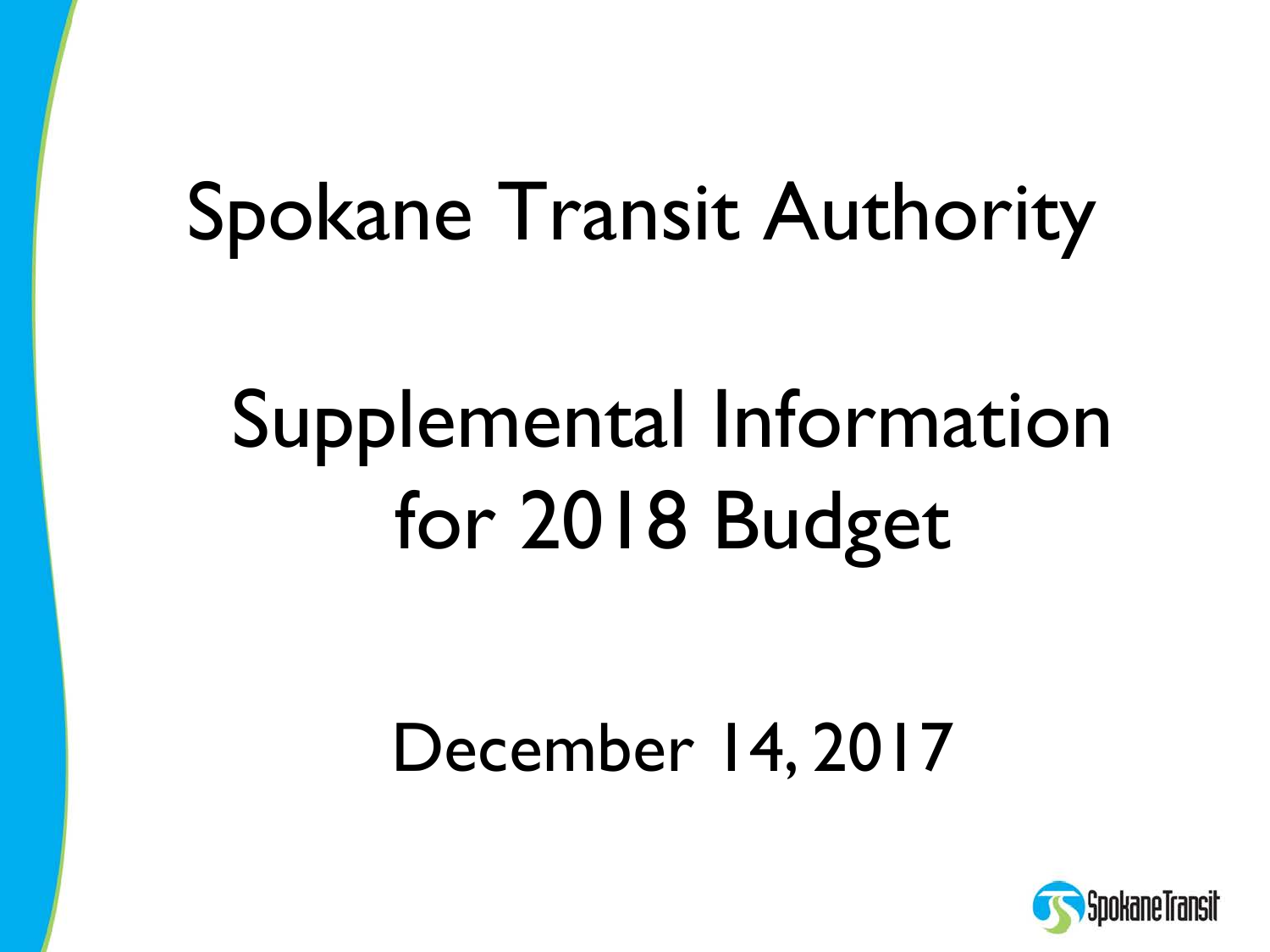### Table of Contents

## Key Indicators of 2018 Budget Page 1 Staffing for 2018 Budget Page 2 Capital Projects Summary Page 3

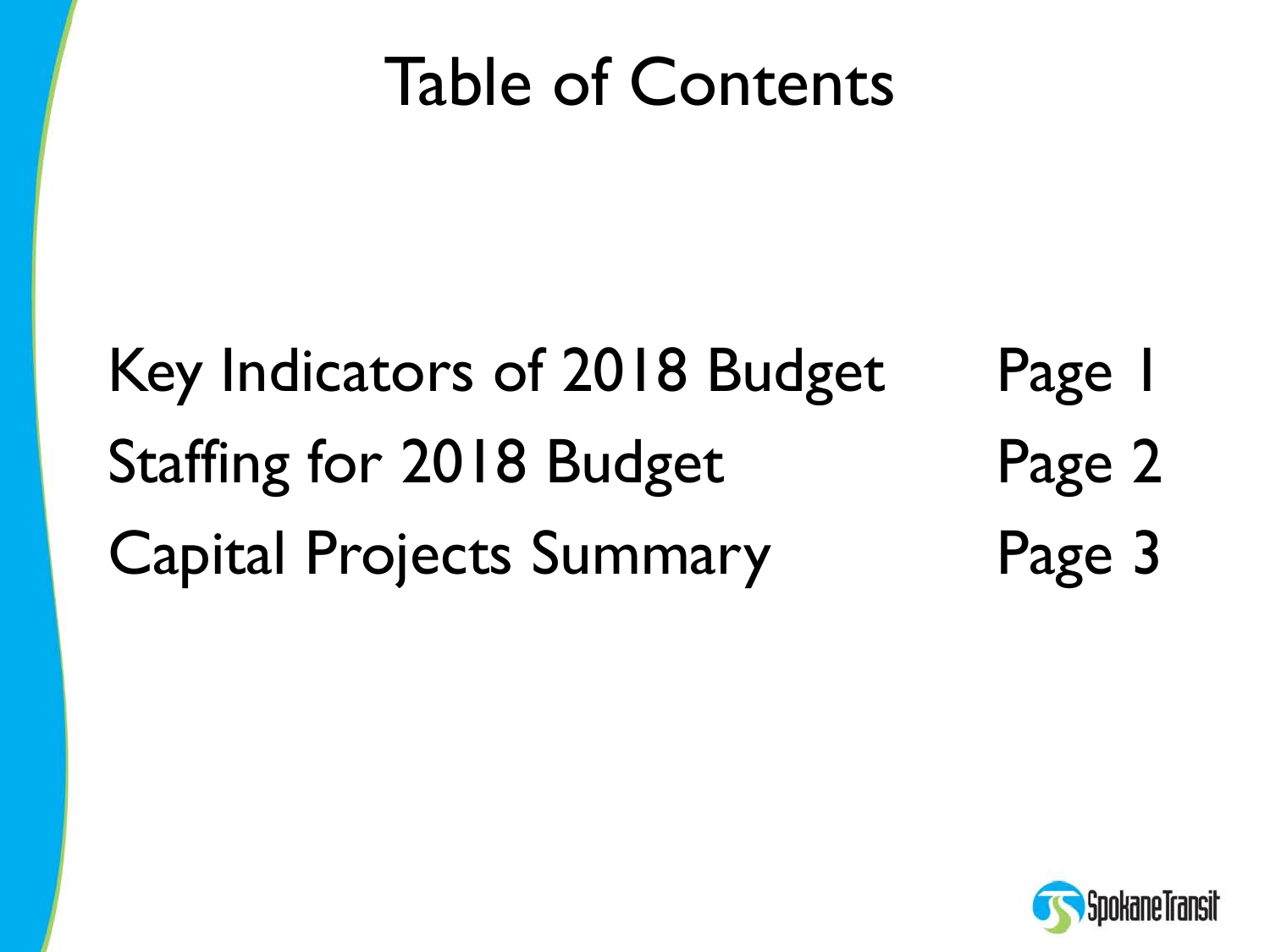#### **Key Indicators of 2018 Final Proposed Budget**

|                                                      | 2018 Final             |                | 2018 Budget vs. |              | 2018 Budget vs. |
|------------------------------------------------------|------------------------|----------------|-----------------|--------------|-----------------|
|                                                      | <b>Proposed Budget</b> |                | 2017 Budget %   |              | 2016 Actual %   |
|                                                      | <b>Budget</b>          | 2017 Budget    | Change          | 2016 Actual  | Change          |
| <b>Fixed Route Bus Service</b>                       |                        |                |                 |              |                 |
| <b>Operating Expense (Unallocated)</b>               | \$47,657,075           | \$44,473,641   | 7.2%            | \$39,499,410 | 20.7%           |
| <b>Revenue Hours</b>                                 | 426,689                | 408,312        | 4.5%            | 397,122      | 7.4%            |
| Passengers                                           | 10,415,743             | 10,400,000     | 0.2%            | 10,261,816   | 1.5%            |
| <b>Revenue Miles</b>                                 | 5,874,950              | 5,648,434      | 4.0%            | 5,477,713    | 7.3%            |
| <b>Farebox Revenue</b>                               | \$9,194,699            | \$8,258,306    | 11.3%           | \$7,920,677  | 16.1%           |
| <b>Other Transit Revenue</b>                         | \$215,001              | \$424,000      | $-49.3%$        | \$383,697    | $-44.0%$        |
| <b>Farebox Recovery Ratio (Unallocated)</b>          | 19.3%                  | 18.6%          | 3.9%            | 20.1%        | $-3.8%$         |
| <b>Average Fare</b>                                  | \$0.88                 | \$0.79         | 11.2%           | \$0.77       | 14.4%           |
| <b>Cost per Passenger</b>                            | \$4.58                 | \$4.28         | 7.0%            | \$3.85       | 18.9%           |
| <b>Operating Cost per Revenue Hour (Unallocated)</b> | \$111.69               | \$108.92       | 2.5%            | \$99.46      | 12.3%           |
| <b>Operating Cost per Revenue Mile (Unallocated)</b> | \$8.11                 | \$7.87         | 3.0%            | \$7.21       | 12.5%           |
| <b>Passenger Vehicles</b>                            | 143                    | 143            | $0.0\%$         | 141          | 1.4%            |
| Paratransit Service                                  |                        |                |                 |              |                 |
| <b>Operating Expense (Unallocated)</b>               | \$13,557,551           | \$12,839,957   | 5.6%            | \$11,049,985 | 22.7%           |
| <b>Revenue Hours</b>                                 | 160,583                | 157,821        | 1.7%            | 162,433      | $-1.1\%$        |
| <b>Passengers</b>                                    | 477,446                | 441,898        | 8.0%            | 467,286      | 2.2%            |
| <b>Revenue Miles</b>                                 | 2,468,470              | 2,426,015      | 1.8%            | 2,515,454    | $-1.9\%$        |
| Farebox Revenue                                      | \$780,890              | \$694,353      | 12.5%           | \$648,282    | 20.5%           |
| <b>Other Transit Revenue</b>                         |                        |                |                 |              |                 |
| <b>Farebox Recovery Ratio (Unallocated)</b>          | 5.8%                   | 5.4%           | 6.5%            | 5.9%         | $-1.8%$         |
| <b>Average Fare</b>                                  | \$1.64                 | \$1.57         | 4.1%            | \$1.39       | 17.9%           |
| <b>Cost per Passenger</b>                            | \$28.40                | \$29.06        | $-2.3%$         | \$23.65      | 20.1%           |
| <b>Operating Cost per Revenue Hour (Unallocated)</b> | \$84.43                | \$81.36        | 3.8%            | \$68.03      | 24.1%           |
| <b>Operating Cost per Revenue Mile (Unallocated)</b> | \$5.49                 | \$5.29         | 3.8%            | \$4.39       | 25.0%           |
| <b>Passenger Vehicles (Directly Operated)</b>        | 68                     | 68             | $0.0\%$         | 70           | $-2.9%$         |
| Passenger Vehicles (Contracted)(exc. 11 SUV)         | 45                     | 44             | 2.3%            | 55           | $-18.2%$        |
| <b>Vanpool Service</b>                               |                        |                |                 |              |                 |
| <b>Operating Expense (Unallocated)</b>               | \$674,009              | \$699,000      | $-3.6%$         | \$559,393    | 20.5%           |
| <b>Revenue Hours (excludes SUV)</b>                  | 29.933                 | 37,853         | $-20.9%$        | 31,196       | $-4.0%$         |
| Passengers (excludes SUV)                            | 197,831                | 248,294        | $-20.3%$        | 193,006      | 2.5%            |
| <b>Revenue Miles (excludes SUV)</b>                  | 1,015,558              | 1,261,384      | $-19.5%$        | 1,058,496    | $-4.1%$         |
| <b>Farebox Revenue</b>                               | \$539,261              | \$647,090      | $-16.7%$        | \$569,848    | $-5.4%$         |
| Passenger Vehicles (includes SUV)                    | 123                    | 134            | $-8.2%$         | 108          | 13.9%           |
| <b>Financial Summary Highlights</b>                  |                        |                |                 |              |                 |
| <b>Sales Tax Revenues</b>                            | \$63,590,163           | \$57,412,140   | 10.8%           | \$54,131,543 | 17.5%           |
| Federal Preventive Maintenance & Other Fed Grants    | 8,151,181              | 7,942,753      | 2.6%            | \$7,769,726  | 4.9%            |
| <b>Total Revenues (Exc. Capital)</b>                 | \$84,532,378           | \$77,330,393   | 9.3%            | \$73,232,265 | 15.4%           |
| <b>Total Operating Expense</b>                       | \$73,491,622           | \$69,059,203   | 6.4%            | \$59,803,004 | 22.9%           |
| <b>Fleet Replacement Allocation</b>                  | 11,862,311             | \$5,424,115    | 118.7%          | \$1,574,724  | 653.3%          |
| <b>Local Capital Investment (1)</b>                  | 29,154,416             | \$10,969,821   | 165.8%          | \$11,304,038 | 157.9%          |
| <b>Total Capital Expense</b>                         | \$43,532,304           | \$22,453,624   | 93.9%           | \$13,134,388 | 231.4%          |
| <b>Election Expenses</b>                             |                        |                |                 | \$69,410     |                 |
| <b>Cooperative Street Projects</b>                   |                        |                |                 | \$190,035    |                 |
| Decrease in Cash (2)                                 | (S29, 975, 971)        | (S8, 122, 746) |                 |              |                 |
| Increase in Cash (2)                                 |                        |                |                 | \$291,054    |                 |

**NOTE:**

**Unallocated expenses exclude Administrative and Plaza costs.** 

**(1) Includes FR and PT local portions of the fleet purchases out of the Fleet Replacement fund.**

**(2) Note that the Fleet Replacement is transferred to the Fleet Replacement Fund, a separate cash account to fund Fixed Route and Paratransit fleet purchases. The (Decrease)/Increase in cash represents the cash from the change in the primary cash account.**

1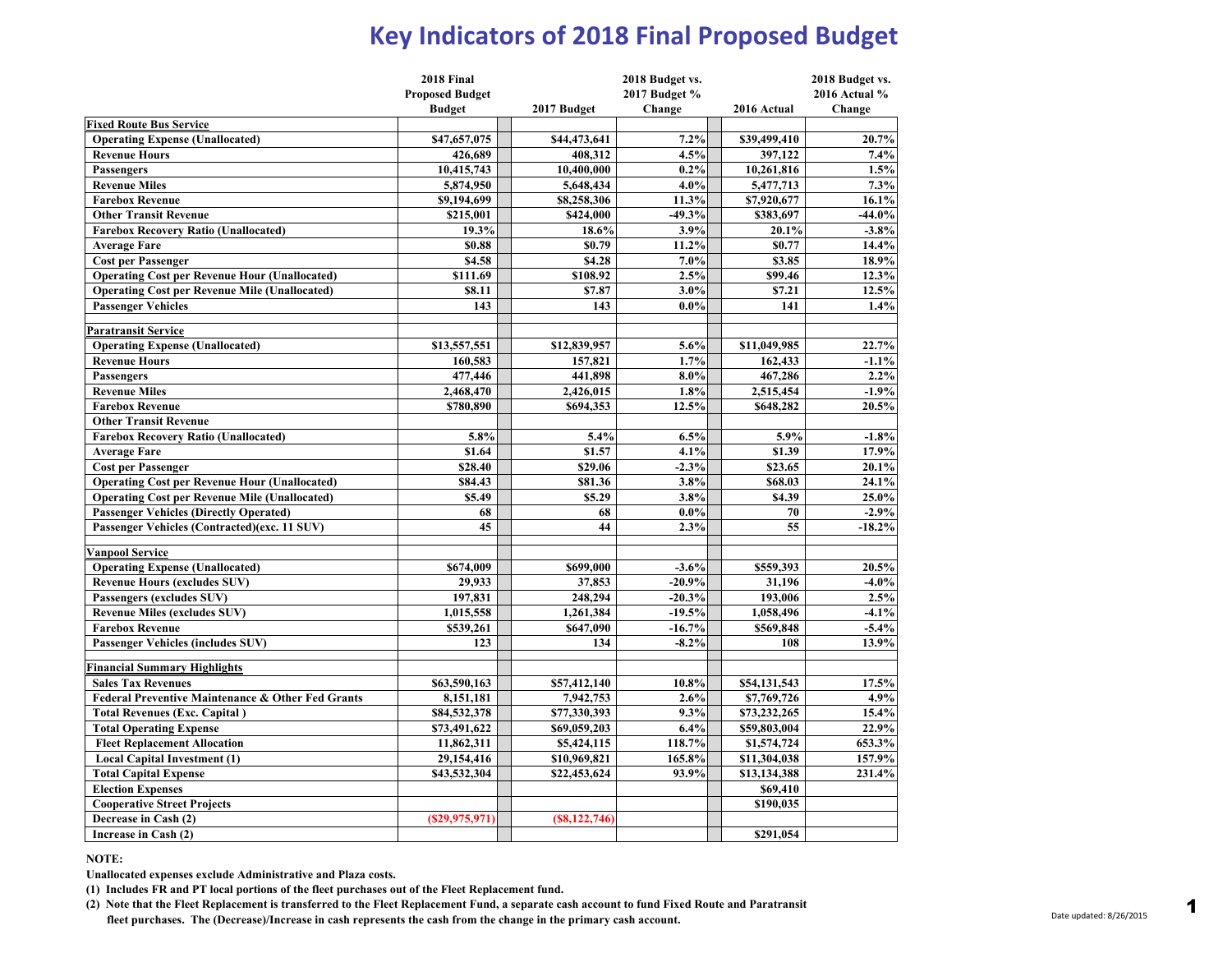#### **Staffing for 2018 Budget**

| 01 FIXED ROUTE DIVISION - FUNCTION                                                            | <b>FUNDED</b><br>2007      | <b>FUNDED</b><br>2008      | <b>FUNDED</b><br>2009        | <b>FUNDED</b><br>2010               | <b>FUNDED</b><br>2011         | <b>FUNDED</b><br>2012         | <b>FUNDED</b><br>2013      | <b>FUNDED</b><br>2014          | <b>FUNDED</b><br>2015               | <b>AUTHORIZED</b><br>1/01/16 | <b>FUNDED</b><br>1/01/16     | <b>FUNDED</b><br>2017          | <b>FUNDED</b><br>2018      | <b>Net Change</b><br><b>Compared to</b><br>2017 Funded |
|-----------------------------------------------------------------------------------------------|----------------------------|----------------------------|------------------------------|-------------------------------------|-------------------------------|-------------------------------|----------------------------|--------------------------------|-------------------------------------|------------------------------|------------------------------|--------------------------------|----------------------------|--------------------------------------------------------|
| <b>ADMINISTRATION OF TRANSPORTATION (010)</b><br><b>SCHEDULING OF TRANSPORTATION (021)</b>    | 19<br>$\overline{2}$       | 19<br>$\overline{2}$       | 19<br>$\overline{2}$         | 21<br>$\overline{2}$                | 21<br>$\overline{2}$          | 21<br>$\overline{2}$          | 24<br>$\overline{2}$       | 24<br>$\overline{2}$           | 24<br>$\mathbf{2}$                  | 24<br>$\overline{2}$         | 24<br>$\overline{2}$         | 24<br>3                        | 25<br>$\mathbf{3}$         |                                                        |
| <b>REVENUE VEHICLE OPERATIONS (030)</b>                                                       | 228                        | 245                        | 243                          | 240                                 | 221                           | 221                           | 221                        | 221                            | 226                                 | 227                          | 226                          | 238                            | 245 FT                     |                                                        |
| <b>REVENUE VEH ICLE OPERATIONS (030)</b>                                                      | 33                         | 34                         | 33                           | 32                                  | 28                            | 28                            | 28                         | 28                             | 28                                  | 28                           | 28                           | 28                             | 25 PT                      |                                                        |
| <b>ADMINISTRATION OF MAINTENANCE (041)</b>                                                    | 3.5                        | 4.5                        | 4.5                          | $\overline{\phantom{a}}$            | 5                             | -5                            | 5                          | $\sim$                         | 5                                   | 5                            | $\sim$                       | 5                              | $\overline{\phantom{a}}$   |                                                        |
| <b>FACILITIES ASST. MANAGER (042)</b>                                                         | 10                         | -0                         | $\theta$<br>13               | 13                                  | $\theta$<br>13                | $\theta$<br>12                | 12                         | $\theta$<br>12                 | $\mathbf{1}$<br>12                  | 12                           | -1<br>12                     | $\mathbf{1}$<br>12             | 13                         |                                                        |
| <b>SERVICE REVENUE VEHICLES (051)</b><br><b>INSPECTION/MAINTENANCE REVENUE VEHICLES (061)</b> | 39                         | 13<br>44                   | 44                           | 44                                  | 44                            | 42                            | 42                         | 41                             | 41                                  | 41                           | 41                           | 43                             | 46                         |                                                        |
| <b>MAINTENANCE BUILDINGS AND GROUNDS (124)</b>                                                | 19                         | 19                         | 19                           | 19                                  | 19                            | 19                            | 19                         | 20                             | 20                                  | 20                           | 20                           | 22                             | 24                         |                                                        |
| <b>FARE COLLECTION (150)</b>                                                                  |                            | $\mathcal{L}$              | $\overline{2}$               | $\overline{\mathbf{z}}$             | $\overline{\mathbf{z}}$       | $\overline{\phantom{a}}$      | $\overline{\mathbf{z}}$    | $\overline{\phantom{a}}$       | $\mathbf{Z}$                        | $\mathbf{Z}$                 | $\mathcal{L}$                | $\overline{2}$                 | $\overline{\mathbf{z}}$    |                                                        |
| <b>SECURITY (161)</b>                                                                         |                            |                            | -9                           | 10                                  | 10                            | 10                            | 10                         | 11                             | 11                                  | 13                           | 12                           | 13                             | 13                         |                                                        |
| TELE INFORMATION/CUSTOMER SERVICE (162)                                                       | 12                         | 11                         | 11                           | 11                                  | 11                            | 11                            | 12                         | 12                             | 12                                  | 12                           | 12                           | 12                             | 13 FT                      |                                                        |
| TELE INFORMATION/CUSTOMER SERVICE (162)                                                       |                            | $\overline{2}$             | $\overline{2}$               | $\overline{2}$                      | $\overline{2}$                | $\overline{2}$                | $\overline{2}$             | $\overline{2}$                 | $\mathbf{Z}$                        | $\mathcal{I}$                | $\overline{2}$               | $\overline{2}$                 | 0PT                        |                                                        |
| <b>LOSS CONTROL (165)</b><br><b>SAFETY AND TRAINING (166)</b>                                 |                            | $\mathcal{L}$<br>-3        | $\mathcal{L}$<br>3           | $\mathbf{r}$<br>3                   | $\mathbf{Z}$<br>3             | $\overline{\phantom{a}}$<br>3 | $\mathfrak{D}$<br>3        | $\overline{\phantom{a}}$<br>3  | $\mathbf{r}$<br>3                   | ο,                           | $\gamma$<br>$\boldsymbol{A}$ | $\mathcal{L}$<br>4             | ,                          |                                                        |
| <b>PURCHASING AND STORES (172)</b>                                                            |                            |                            | $\overline{\mathbf{4}}$      |                                     | $\overline{4}$                | $\overline{4}$                |                            | $\overline{4}$                 |                                     |                              |                              |                                |                            |                                                        |
| <b>GENERAL ADMINISTRATION (176)</b>                                                           | $\mathcal{I}$              | $\mathbf{r}$               | $\overline{2}$               | $\overline{2}$                      | $\overline{2}$                | $\overline{2}$                | $\overline{2}$             | $\overline{2}$                 | $\mathbf{Z}$                        | $\mathcal{I}$                | $\overline{2}$               | $\mathbf{Z}$                   |                            |                                                        |
| FIXED ROUTE STAFFING TOTALS:                                                                  | 388.5                      | 415.5                      | 412.5                        | 412.0                               | 389.0                         | 386.0                         | 390.0                      | 391.0                          | 397.0                               | 401.0                        | 399.0                        | 417.0                          | 427.0                      | 10                                                     |
| % CHANGE YEAR TO DATE                                                                         |                            | 6.9%                       | $-0.7%$                      | $-0.1%$                             | $-5.6%$                       | $-0.8%$                       | 1.0%                       | 0.3%                           | 1.5%                                | 1.0%                         |                              | 4.0%                           | 2.4%                       |                                                        |
| % CHANGE FROM 2007 (STAFFING)                                                                 |                            | 6.9%                       | 6.2%                         | 6.0%                                | 0.1%                          | $-0.6%$                       | 0.4%                       | 0.6%                           | 2.2%                                | 3.2%                         |                              | 7.3%                           | 9.9%                       |                                                        |
| <b>TOTAL REVENUE HOURS (BUDGETED)</b>                                                         | 408,354                    | 422,599                    | 425,889                      | 423,319                             | 403,572                       | 383,616                       | 389,272                    | 396,513                        | 402,126                             | 401,385                      |                              | 408,312                        | 426,689                    |                                                        |
| % CHANGE YEAR TO DATE<br>% CHANGE FROM 2007 (SERVICE)                                         |                            | 3.5%<br>3.5%               | $0.8\%$<br>4.3%              | $-0.6%$<br>3.7%                     | $-4.7%$<br>$-1.2%$            | $-4.9%$<br>$-6.1%$            | 1.5%<br>$-4.7%$            | 1.9%<br>$-2.9%$                | 1.4%<br>$-1.5%$                     | $-0.2%$<br>$-1.7%$           |                              | 1.7%<br>$0.0\%$                | 4.5%<br>4.5%               |                                                        |
| 02 PARATRANSIT DIVISION - FUNCTION                                                            |                            |                            |                              |                                     |                               |                               |                            |                                |                                     |                              |                              |                                |                            |                                                        |
| <b>ADMINISTRATION OF TRANSPORTATION (010)</b>                                                 | $12 \,$                    | 13                         | 13                           | 13                                  | 13                            | 13                            | 13                         | 14                             | 14                                  | 14                           | 14                           | 15                             | 15                         |                                                        |
| <b>SCHEDULING OF TRANSPORTATION (021)</b>                                                     | 5.75                       | 5.75                       | 5.75                         | 5.75                                | 6.75                          | 6.75                          | 6.75                       | 7.00                           | 7.00                                | 7.00                         | 7.00                         | $\overline{7}$                 | 8                          |                                                        |
| <b>REVENUE VEHICLE OPERATIONS (030)</b>                                                       | 55                         | 55                         | 55                           | 55                                  | 54                            | 54                            | 55                         | 55                             | 55                                  | 55                           | 51                           | 57                             | 57 FT                      |                                                        |
| <b>REVENUE VEH ICLE OPERATIONS (030)</b>                                                      | q                          | -9                         | 9                            | -9                                  | 9                             | $\boldsymbol{q}$              | -6                         | -5                             | 5                                   | 5                            | 5                            | 3                              | $3$ PT                     |                                                        |
| <b>SERVICE REVENUE VEHICLES (051)</b><br><b>INSPECTION/MAINTENANCE REVENUE VEHICLES (061)</b> |                            | $\boldsymbol{A}$           | $\overline{\mathbf{4}}$<br>7 |                                     |                               | $\overline{4}$<br>- 9         | $\overline{\mathbf{4}}$    | $\overline{4}$<br>- 9          | $\overline{\mathbf{4}}$<br>$\Omega$ | $\overline{4}$               | $\overline{4}$               | $\overline{\bf{4}}$<br>q       | $\overline{\mathbf{4}}$    |                                                        |
| PARATRANSIT STAFFING TOTALS:                                                                  | 92.75                      | 93.75                      | 93.75                        | 94.75                               | 94.75                         | 95.75                         | 93.75                      | 94.00                          | 94.00                               | 94.00                        | 90.00                        | 95.00                          | 96.00                      |                                                        |
| % CHANGE YEAR TO DATE                                                                         |                            | 1.1%                       | $0.0\%$                      | 1.1%                                | $0.0\%$                       | 1.1%                          | $-2.1%$                    | 0.3%                           | $0.0\%$                             | $0.0\%$                      |                              | 1.1%                           | 1.1%                       |                                                        |
| % CHANGE FROM 2007 (STAFFING)                                                                 |                            | 1.1%                       | 1.1%                         | 2.2%                                | 2.2%                          | 3.2%                          | 1.1%                       | 1.3%                           | 1.3%                                | 1.3%                         |                              | 2.4%                           | 3.5%                       |                                                        |
| <b>TOTAL REVENUE HOURS (BUDGETED)</b>                                                         | 170,418                    | 180,905                    | 185,680                      | 181,788                             | 176,045                       | 170,449                       | 167,305                    | 153,693                        | 153,693                             | 161,888                      |                              | 157,821                        | 160,583                    |                                                        |
| % CHANGE YEAR TO DATE                                                                         |                            | 6.2%                       | 2.6%                         | $-2.1%$                             | $-3.2%$                       | $-3.2%$                       | $-1.8%$                    | $-8.1%$                        | $0.0\%$                             | 5.3%                         |                              | $-2.5%$                        | 1.8%                       |                                                        |
| % CHANGE FROM 2007 (SERVICE)                                                                  |                            | 6.2%                       | $9.0\%$                      | 6.7%                                | 3.3%                          | $0.0\%$                       | $-1.8%$                    | $-9.8%$                        | $-9.8%$                             | $-5.0%$                      |                              | $-7.4%$                        | $-5.8%$                    |                                                        |
| 03 ADMINISTRATIVE DIVISION - FUNCTION                                                         |                            |                            |                              |                                     |                               |                               |                            |                                |                                     |                              |                              |                                |                            |                                                        |
| <b>OMBUDSMAN</b> (162)                                                                        | $\mathbf{1}$<br>3          | $\blacksquare$<br>5        | $\mathbf{1}$                 | $\mathbf{1}$                        | 1                             | $\blacksquare$                | $\mathbf{1}$               | $\mathbf{1}$<br>$\overline{7}$ | $\mathbf{1}$<br>7                   | $\mathbf{1}$                 | 7                            |                                |                            |                                                        |
| PLANNING (177)<br><b>COMMUNICATIONS (163)</b>                                                 | 3.25                       | 3.25                       | 5<br>3                       |                                     | 6<br>3                        | -6<br>3                       | -6<br>3                    | 5                              | 5                                   | 5                            |                              |                                |                            |                                                        |
| <b>HUMAN RESOURCES (167)</b>                                                                  | -4                         | $\boldsymbol{A}$           |                              |                                     |                               | $\overline{\phantom{a}}$      | 5                          | 5                              | 5                                   | ÷,                           | 5                            |                                |                            |                                                        |
| <b>INFORMATION SYSTEMS (170)</b>                                                              | 5                          | 5                          | 5                            |                                     | ٩                             | 6                             |                            | 6                              | 7                                   |                              |                              |                                |                            |                                                        |
| <b>FINANCE (171)</b>                                                                          |                            |                            | 8                            |                                     | 8                             | 8                             |                            | 8                              | 8                                   |                              |                              | 10                             | 10                         |                                                        |
| <b>PURCHASING AND STORES (172)</b>                                                            | 2.50                       | 2.50                       | 2.5                          |                                     | $\overline{2}$                | $\overline{2}$                | $\overline{2}$             | $\overline{2}$                 | $\overline{2}$                      |                              |                              | 3                              |                            |                                                        |
| <b>ENGINEERING (173)</b>                                                                      |                            |                            |                              |                                     |                               |                               |                            |                                |                                     |                              |                              |                                |                            |                                                        |
| <b>RECORD COORDINATOR (175)</b><br><b>GENERAL ADMINISTRATION (176)</b>                        | $\blacksquare$<br>3.75     | $\blacksquare$<br>3.75     | $\mathbf{1}$<br>3.75         | $\overline{4}$                      | -1<br>$\overline{\mathbf{4}}$ | - 1<br>$\overline{4}$         | $\overline{\mathbf{4}}$    | -1<br>$\overline{4}$           | $\overline{4}$                      |                              |                              |                                |                            |                                                        |
| PROJECT (185)                                                                                 | $\overline{1}$             | $\mathbf{1}$               | -1                           |                                     |                               |                               |                            |                                |                                     |                              |                              |                                |                            |                                                        |
| <b>DATA COLLECTION (190)</b>                                                                  | $\mathbf{1}$               | -1                         | -1                           |                                     |                               |                               |                            |                                |                                     |                              |                              |                                |                            |                                                        |
| ADMINISTRATIVE STAFFING TOTALS:                                                               | 33.5                       | 35.5                       | 35.5                         | 36.0                                | 36.0                          | 38.0                          | 38.0                       | 41.0                           | 42.0                                | 43.0                         | 42.0                         | 51.0                           | 53.0                       |                                                        |
| % CHANGE YEAR TO DATE<br>% CHANGE FROM 2007 (STAFFING)                                        |                            | 6.0%<br>6.0%               | $0.0\%$<br>$6.0\%$           | 1.4%<br>7.5%                        | $0.0\%$<br>7.5%               | 5.6%<br>13.4%                 | $0.0\%$<br>13.4%           | 7.9%<br>22.4%                  | 2.4%<br>25.4%                       | 2.4%<br>28.4%                |                              | 18.6%<br>52.2%                 | 3.9%<br>58.2%              |                                                        |
|                                                                                               |                            |                            |                              |                                     |                               |                               |                            |                                |                                     |                              |                              |                                |                            |                                                        |
| 05 VANPOOL DIVISION - FUNCTION                                                                |                            |                            |                              |                                     |                               |                               |                            |                                |                                     |                              |                              |                                |                            |                                                        |
| <b>INSP/MAINT REV VEH (061)</b><br><b>GENERAL ADMINISTRATION (176)</b>                        | $\theta$<br>$\overline{2}$ | $\bf{0}$<br>$\overline{2}$ | $\bf{0}$<br>$\overline{2}$   | $\bf{0}$<br>$\overline{\mathbf{c}}$ | $\bf{0}$<br>$\overline{2}$    | $\bf{0}$<br>$\overline{2}$    | $\bf{0}$<br>$\overline{2}$ | $\bf{0}$<br>$\overline{2}$     | $\mathbf{0}$<br>$\overline{2}$      | $\bf{0}$<br>$\overline{2}$   | $\theta$<br>$\overline{2}$   | $\mathbf{0}$<br>$\overline{2}$ | $\bf{0}$<br>$\overline{2}$ |                                                        |
| VANPOOL STAFFING TOTALS:                                                                      | $\overline{\mathbf{z}}$    | $\overline{\mathbf{z}}$    | $\overline{\mathbf{z}}$      | $\overline{\mathbf{z}}$             | $\overline{\mathbf{z}}$       | $\overline{2}$                | $\overline{2}$             | $\overline{2}$                 | $\overline{2}$                      | $\overline{\mathbf{z}}$      | $\overline{2}$               | $\overline{2}$                 | $\overline{2}$             | $\theta$                                               |
| % CHANGE YEAR TO DATE                                                                         |                            | $0.0\%$                    | $0.0\%$                      | $0.0\%$                             | $0.0\%$                       | $0.0\%$                       | $0.0\%$                    | $0.0\%$                        | $0.0\%$                             | $0.0\%$                      |                              | $0.0\%$                        | $0.0\%$                    |                                                        |
| % CHANGE FROM 2007 (STAFFING)                                                                 |                            | 0.0%                       | $0.0\%$                      | $0.0\%$                             | $0.0\%$                       | $0.0\%$                       | $0.0\%$                    | $0.0\%$                        | $0.0\%$                             | $0.0\%$                      |                              | $0.0\%$                        | $0.0\%$                    |                                                        |
| <b>REVENUE HOURS (BUDGETED)</b>                                                               | 22,728                     | 22,728                     | 32,509                       | 28,176                              | 32,813                        | 29,679                        | 37,235                     | 34,548                         | 34,548                              | 37,277                       |                              | 37,853                         | 29,933                     |                                                        |
| % CHANGE YEAR TO DATE<br>% CHANGE FROM 2007 (SERVICE)                                         |                            | 0.0%<br>$0.0\%$            | 43.0%<br>43.0%               | $-13.3%$<br>24.0%                   | 16.5%<br>44.4%                | $-9.6%$<br>30.6%              | 25.5%<br>63.8%             | $-7.2%$<br>52.0%               | $0.0\%$<br>52.0%                    | 7.9%<br>64.0%                |                              | 1.5%<br>66.5%                  | $-20.9%$<br>31.7%          |                                                        |
|                                                                                               |                            |                            |                              |                                     |                               |                               |                            |                                |                                     |                              |                              |                                |                            |                                                        |
| <b>STAFFING GRAND TOTAL:</b>                                                                  | 516.75                     | 546.75                     | 543.75                       | 544.75                              | 521.75                        | 521.75                        | 523.75                     | 528.00                         | 535.00                              | 540.00                       | 533.00                       | 565.00                         | 578.00                     | 13.00                                                  |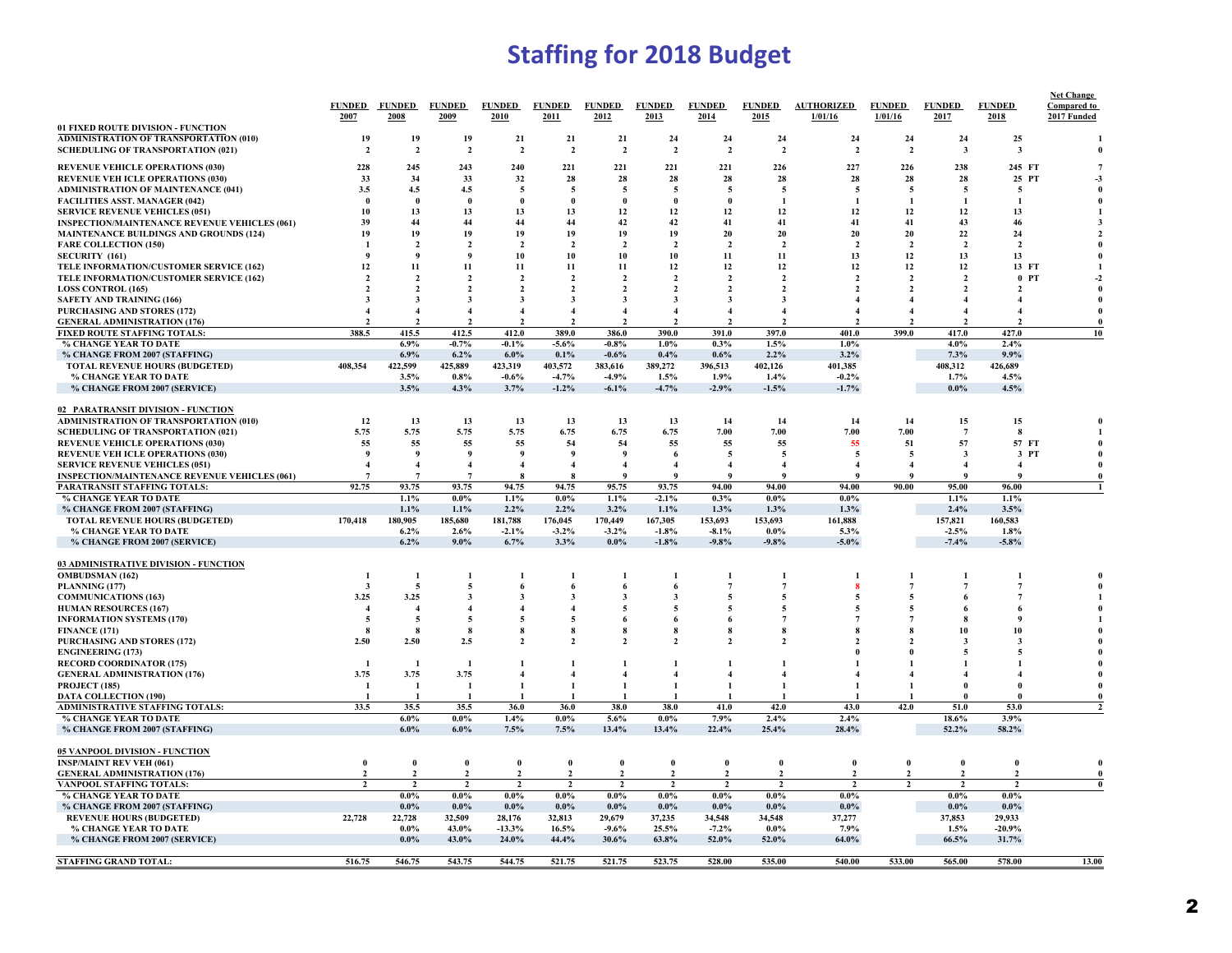### **2018 Capital Projects Summary**

#### **Capital Programs: 2018-2023 by Program and Project**

**Supplemental Information for Capital Programs included in TDP**

| <b>Indicates New Project Added</b> |                                                |     |                                                            |                            |                                                |               |                                            |                |                   |                        |                      | 2,048,000  | 3,038,750   | 234,500      | 85,900                    | 74,600       | 892,297     | 6,374,047  |
|------------------------------------|------------------------------------------------|-----|------------------------------------------------------------|----------------------------|------------------------------------------------|---------------|--------------------------------------------|----------------|-------------------|------------------------|----------------------|------------|-------------|--------------|---------------------------|--------------|-------------|------------|
|                                    |                                                |     |                                                            |                            |                                                |               |                                            |                |                   | 2018 by Funding Source |                      |            |             |              | Capital Program 2018-2023 |              |             |            |
| <b>Program Category</b>            | <b>Program Name</b> ID                         |     | <b>Project Name</b>                                        |                            | <b>Project Status Financial Status Control</b> | <b>Budget</b> | <b>Expenditure Remaining</b><br><b>PTD</b> | <b>Balance</b> | $2018 -$<br>Local | 2018 - State Federal   | $2018 -$             | 2018 Total | 2019 Total  | 2020 Total   | 2021 Total                | 2022 Total   | 2023 Total  | 2018-2023  |
| Vehicles                           | <b>Fixed Route</b><br>Coaches -<br>Replacement |     | 361 Bus Replacement-2019                                   | Preliminary                | Funded                                         | 1,487,792     |                                            | $0$ 1,487,792  | $\mathbf 0$       | $\Omega$               |                      |            | 1,487,792   | $\mathbf 0$  | $\mathbf 0$               | $\mathbf 0$  | $\mathbf 0$ | 1,487,792  |
|                                    |                                                |     | 365 Diesel Coach<br>Replacements-2016 &                    |                            |                                                | 8,151,891     | 3,047,942                                  | 5,103,949      | 1,466,261         |                        | $0$ 1,353,471        | 2,819,732  | $\mathbf 0$ | $\mathbf 0$  | $\mathbf 0$               | $\mathbf 0$  | $\mathbf 0$ | 2,819,732  |
|                                    |                                                | 483 | 2018<br><b>Fixed Route Fleet</b>                           | Preliminary<br>Not started | Funded                                         | 8,680,938     |                                            | 0 8,680,938    | $\mathbf 0$       | 0                      |                      |            | $\mathbf 0$ | 0            | 8,680,938                 | $\mathbf 0$  | $\Omega$    | 8,680,938  |
|                                    |                                                | 486 | Replacement-2021<br><b>Fixed Route Fleet</b>               |                            | Funded                                         | 5,756,004     | $\mathbf{0}$                               | 5,756,00       | $\mathbf 0$       | 0                      |                      |            | 0           | 0            | 0                         | $\mathbf{0}$ | 5,756,004   | 5,756,004  |
|                                    |                                                | 490 | Replacement-2023<br><b>Fixed Route Fleet</b>               | Not started                | Funded                                         | 8,941,366     | 0                                          | 8,941,366      | 0                 | 0                      |                      |            | 0           | 0            | 0                         | 8,941,366    | 0           | 8,941,366  |
|                                    |                                                |     | Replacement-2022<br>492 Fixed Route Fleet                  | Not started                | Funded                                         | 6,258,072     |                                            | 0 6,258,072    | $\mathbf 0$       | 0                      |                      |            | $\Omega$    | $\mathbf 0$  | 0                         | $\mathbf 0$  | $\mathbf 0$ |            |
|                                    |                                                | 493 | Replacement-2026<br><b>Fixed Route Fleet</b>               | Not started                | Funded                                         | 10,078,756    |                                            | 0 10,078,756   | $\mathbf 0$       | 0                      |                      |            | $\Omega$    | $\mathbf 0$  | $\mathbf 0$               | $\mathbf 0$  | $\mathbf 0$ |            |
|                                    |                                                | 494 | Replacement-2024<br><b>Fixed Route Fleet</b>               | Not started                | Funded                                         | 8,549,163     | $\mathbf{0}$                               | 8,549,163      | $\mathbf 0$       | 0                      |                      |            | $\Omega$    | 0            | $\mathbf 0$               | 0            | $\mathbf 0$ |            |
|                                    |                                                |     | Replacement-2025<br>568 Fixed Route Coaches -              | Not started                | Funded                                         | 5,267,559     |                                            | 0, 5, 267, 559 | $\mathbf 0$       | 0                      |                      |            | 0           | 5,267,559    | $\mathbf 0$               | $\mathbf 0$  | $\mathbf 0$ | 5,267,559  |
|                                    |                                                |     | 2020                                                       | Not started                | Funded                                         |               |                                            |                |                   |                        |                      |            |             |              |                           |              |             |            |
|                                    | <b>Fixed Route Coaches - Replacement Total</b> |     |                                                            |                            |                                                | 63,171,541    | 3,047,942 60,123,59                        |                | 1,466,261         |                        | $0$ 1,353,471        | 2,819,732  | 1,487,792   | 5,267,559    | 8,680,938                 | 8,941,366    | 5,756,004   | 32,953,39  |
|                                    | <b>Fixed Route</b><br>Fleet -<br>Expansion     |     | 530 Electric Coach Expansion -<br>Moving Forward           | Not started                | Funded-MF                                      | 5,426,307     |                                            | $0$ 5,426,30   | 0                 | $\mathbf 0$            |                      |            | 5,426,307   | $\mathbf 0$  | $\mathbf 0$               | $\mathbf 0$  | $\Omega$    | 5,426,30   |
|                                    |                                                |     | 531 Diesel Coach Expansion -<br>Moving Forward             | Not started                | Funded-MF                                      | 5,770,802     |                                            | 0 5,770,802    | 4,570,802         |                        | $0 \qquad 1,200,000$ | 5,770,802  | 0           | $\mathbf 0$  | $\mathbf 0$               | 0            | 0           | 5,770,802  |
|                                    |                                                | 532 | <b>Electric Coach Expansion-</b><br>Moving Forward         | Not started                | Funded-MF                                      | 6,107,357     |                                            | $0$ 6,107,35   | 0                 | 0                      |                      |            | $\Omega$    | $\mathbf 0$  | $\mathbf 0$               | $\mathbf 0$  | 6,107,357   | 6,107,357  |
|                                    |                                                | 533 | Signature Coaches -<br>Moving Forward                      | Not started                | Funded-MF                                      | 7,781,025     | $\mathbf{0}$                               | 7,781,025      | $\mathbf 0$       | 0                      |                      |            | 0           | $\mathbf 0$  | 0                         | 7,781,025    | $\mathbf 0$ | 7,781,025  |
|                                    |                                                | 541 | Diesel Coach Expansion-<br>Moving Forward                  | Not started                | Funded-MF                                      | 2,964,340     |                                            | $0$ 2,964,340  | $\mathbf 0$       | 0                      |                      |            | 0           | $\mathbf 0$  | 0                         | 0            | $\mathbf 0$ |            |
|                                    |                                                |     | 570 Diesel Coach Expansion-<br>Moving Forward              | Not started                | Funded-MF                                      | 3,050,948     |                                            | 0 3,050,948    | $\mathbf 0$       | 0                      |                      |            | $\Omega$    | $\mathbf 0$  | $\mathbf 0$               | $\mathbf 0$  | $\mathbf 0$ |            |
|                                    | <b>Fixed Route Fleet - Expansion Total</b>     |     |                                                            |                            |                                                | 31,100,779    |                                            | $0$ 31,100,779 | 4,570,802         | $\mathbf{0}$           | 1,200,000            | 5,770,802  | 5,426,307   | $\mathbf 0$  | $\mathbf{0}$              | 7,781,025    | 6,107,357   | 25,085,491 |
|                                    | Non-Revenue                                    | 231 | Service Trucks #815 &                                      | Preliminary                | Funded                                         | 147,000       | $\mathbf 0$                                | 147,000        | 147,000           | $\Omega$               |                      | 147,000    | $\Omega$    | $\Omega$     | $\Omega$                  | $\Omega$     | $\Omega$    | 147,000    |
|                                    | Vehicles                                       |     | #816<br>296 Replace shelter cleaning                       |                            | Funded                                         | 90,000        | $\Omega$                                   | 90,000         | $\mathbf 0$       | 0                      |                      |            | $\Omega$    | 90,000       | $\mathbf 0$               | 0            | 0           | 90,000     |
|                                    |                                                |     | truck #813<br>349 2020 Service Vehicles                    | Preliminary<br>Not started | Funded                                         | 76,500        | $\mathbf{0}$                               | 76,500         | $\mathbf 0$       | $\Omega$               |                      |            | $\Omega$    | 76,500       | $\Omega$                  | $\Omega$     | $\Omega$    | 76,500     |
|                                    |                                                |     | (previously 2017)<br>350 2018 Service Vehicles             | Not started                | Funded                                         | 120,000       | 0                                          | 120,000        | 120,000           | 0                      |                      | 120,000    | 0           | 0            | 0                         | 0            | 0           | 120,000    |
|                                    |                                                | 360 | Service Vehicle<br>Replacement (PT<br>Supervisors)-2019    | Preliminary                | Funded                                         | 133,000       | 0                                          | 133,000        | 0                 | $\mathbf 0$            |                      |            | 30,000      | $\mathsf{O}$ | $\mathsf{O}$              | $\mathbf 0$  | $\mathbf 0$ | 30,000     |
|                                    |                                                | 506 | <b>Facilities Service/Plow</b><br><b>Truck Replacement</b> | Not started                | Funded                                         | 146,000       | $\mathbf{0}$                               | 146,000        | 146,000           | 0                      |                      | 146,000    | $\mathbf 0$ | 0            | $\mathbf 0$               | $\mathbf 0$  | $\mathbf 0$ | 146,000    |

2018‐2023 CIP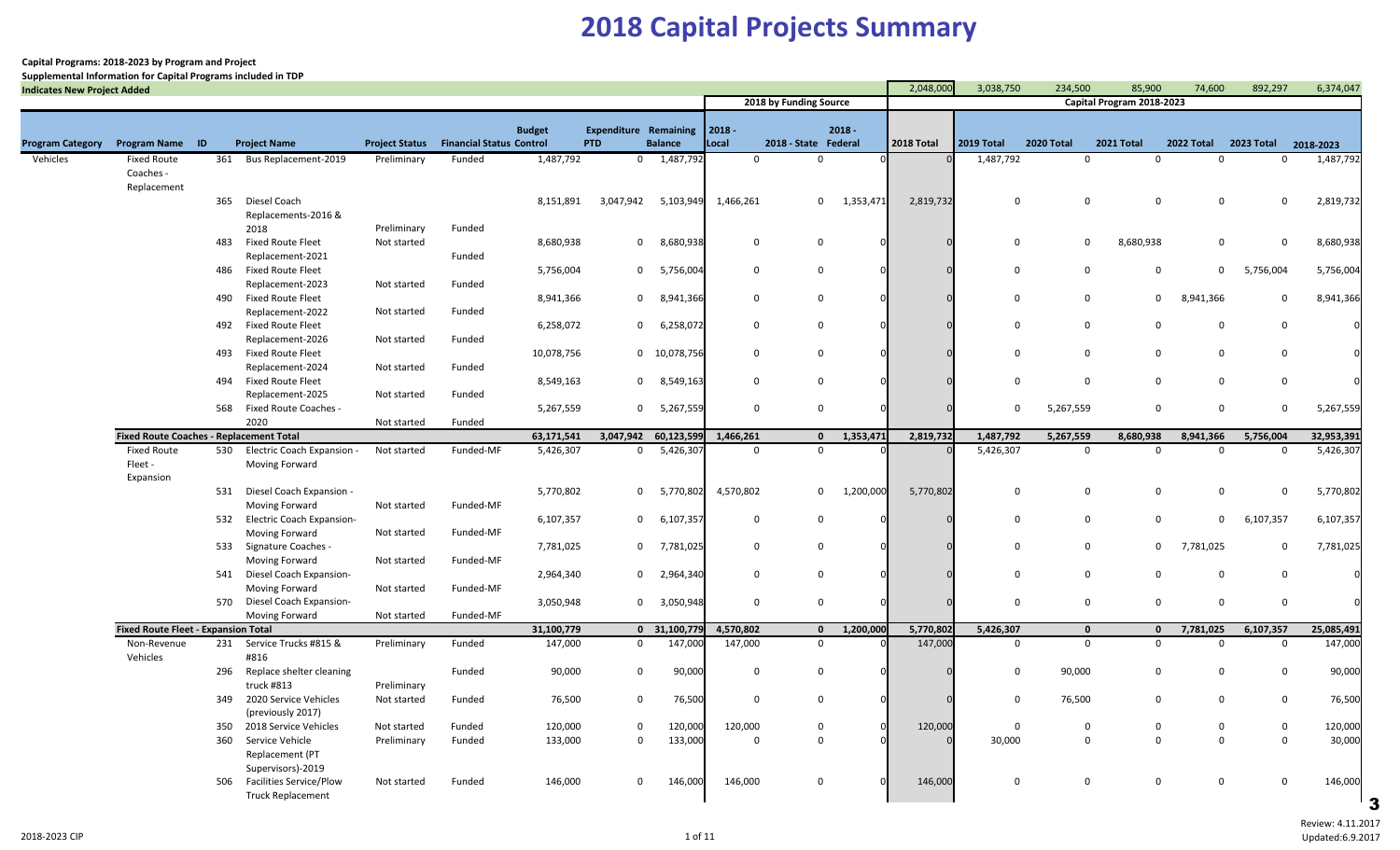|                         |                                   |     |                                            |                       |                                 | <b>Budget</b> | <b>Expenditure Remaining   2018 -</b> |                       |              |                      | $2018 -$  |            |                   |              |              |              |              |            |
|-------------------------|-----------------------------------|-----|--------------------------------------------|-----------------------|---------------------------------|---------------|---------------------------------------|-----------------------|--------------|----------------------|-----------|------------|-------------------|--------------|--------------|--------------|--------------|------------|
| <b>Program Category</b> | <b>Program Name</b> ID            |     | <b>Project Name</b>                        | <b>Project Status</b> | <b>Financial Status Control</b> |               | <b>PTD</b>                            | <b>Balance</b>        | Local        | 2018 - State Federal |           | 2018 Total | <b>2019 Total</b> | 2020 Total   | 2021 Total   | 2022 Total   | 2023 Total   | 2018-2023  |
| Vehicles                | Non-Revenue                       | 509 | <b>Facilities Shelter Cleaning</b>         |                       | Funded                          | 160,000       | $\mathbf 0$                           | 160,000               | $\Omega$     | $\Omega$             |           |            | $\Omega$          | 160,000      | $\Omega$     | $\Omega$     | $\Omega$     | 160,000    |
|                         | Vehicles                          |     | <b>Truck Replacements</b>                  | Not started           |                                 |               |                                       |                       |              |                      |           |            |                   |              |              |              |              |            |
|                         |                                   | 535 | Service Vehicle                            |                       | Funded                          | 60,000        | 0                                     | 60,000                | $\Omega$     | $\mathsf{O}$         |           |            | $\Omega$          | 60,000       | $\mathbf 0$  | $\mathbf 0$  | $\mathbf 0$  | 60,000     |
|                         |                                   |     | Replacement 2020                           | Not started           |                                 |               |                                       |                       |              |                      |           |            |                   |              |              |              |              |            |
|                         |                                   | 536 | Service Vehicle                            |                       | Funded                          | 70,000        | $\mathbf 0$                           | 70,000                | $\Omega$     | $\mathbf 0$          |           |            | $\Omega$          | $\Omega$     | 70,000       | $\mathbf 0$  | $\mathbf 0$  | 70,000     |
|                         |                                   |     | Replacement 2021                           | Not started           |                                 |               |                                       |                       |              |                      |           |            |                   |              |              |              |              |            |
|                         |                                   | 558 | Service Vehicle Expansion                  |                       | Funded                          | 45,000        | 0                                     | 45,000                | $\Omega$     | $\mathbf 0$          |           |            | $\Omega$          | $\Omega$     | $\Omega$     | 0            | 0            |            |
|                         |                                   |     | 2017<br>Service Vehicle                    | Not started           | Funded                          | 90,000        | $\mathbf 0$                           | 90,000                | $\Omega$     | $\mathbf 0$          |           |            | $\Omega$          | $\Omega$     | $\mathbf{0}$ | 90,000       | $\mathbf 0$  |            |
|                         |                                   | 559 |                                            | Not started           |                                 |               |                                       |                       |              |                      |           |            |                   |              |              |              |              | 90,000     |
|                         |                                   | 563 | Replacement 2022<br><b>Utility Trailer</b> | Not started           | Funded                          | 13,500        | $\Omega$                              | 13,500                | $\Omega$     | $\Omega$             |           |            | $\Omega$          | $\Omega$     | $\Omega$     | $\Omega$     | $\Omega$     |            |
|                         | <b>Non-Revenue Vehicles Total</b> |     |                                            |                       |                                 | 1,151,000     | $\mathbf{0}$                          | 1,151,000             | 413,000      | $\mathbf{0}$         |           | 413,000    | 30,000            | 386,500      | 70,000       | 90,000       | $\mathbf{0}$ | 989,500    |
|                         | Paratransit                       | 411 | Replacement Vans-2016                      | Preliminary           | Funded                          | 1,179,500     | $\mathbf{0}$                          | 1,179,500             | $\mathbf 0$  | $\mathbf 0$          |           |            | $\Omega$          | $\Omega$     | $\mathbf{0}$ | $\Omega$     | $\mathbf 0$  |            |
|                         | Vans                              |     |                                            |                       |                                 |               |                                       |                       |              |                      |           |            |                   |              |              |              |              |            |
|                         |                                   | 412 | Replacement Vans-2020                      | Preliminary           | Funded                          | 1,031,193     | $\mathbf 0$                           | 1,031,193             | $\Omega$     | $\Omega$             |           |            | $\Omega$          | 1,031,193    | $\Omega$     | 0            | 0            | 1,031,193  |
|                         |                                   | 484 | Paratransit Fleet                          | Not started           | Funded                          | 1,180,143     | $\mathbf 0$                           | 1,180,143             | $\mathbf 0$  | $\mathbf 0$          |           |            | $\Omega$          | $\mathbf 0$  | 1,180,143    | $\mathbf 0$  | $\mathbf 0$  | 1,180,143  |
|                         |                                   |     | Replacement-2021                           |                       |                                 |               |                                       |                       |              |                      |           |            |                   |              |              |              |              |            |
|                         |                                   | 485 | Paratransit Fleet                          |                       | Funded                          | 1,215,547     | $\mathbf 0$                           | 1,215,547             | $\Omega$     | $\mathbf 0$          |           |            | $\Omega$          | $\Omega$     | $\mathbf 0$  | 1,215,547    | $\mathbf 0$  | 1,215,547  |
|                         |                                   |     | Replacement-2022                           | Not started           |                                 |               |                                       |                       |              |                      |           |            |                   |              |              |              |              |            |
|                         |                                   | 487 | <b>Paratransit Fleet</b>                   |                       | Funded                          | 1,252,014     | $\mathbf 0$                           | 1,252,014             | $\Omega$     | $\mathbf 0$          |           |            | $\Omega$          | $\Omega$     | $\Omega$     | $\Omega$     | 1,252,014    | 1,252,014  |
|                         |                                   |     | Replacement-2023                           | Not started           |                                 |               |                                       |                       |              |                      |           |            |                   |              |              |              |              |            |
|                         |                                   | 489 | Paratransit Fleet                          |                       | Funded                          | 902,702       | 0                                     | 902,702               | $\mathbf 0$  | $\mathbf 0$          |           |            | $\Omega$          | $\Omega$     | $\mathbf{0}$ | $\Omega$     | 0            |            |
|                         |                                   |     | Replacement-2024                           | Not started           |                                 |               |                                       |                       |              |                      |           |            |                   |              |              |              |              |            |
|                         |                                   | 491 | Paratransit Fleet                          |                       | Funded                          | 1,593,914     | $\mathbf{0}$                          | 1,593,914             | $\Omega$     | $\mathbf 0$          |           |            | $\Omega$          | $\Omega$     | $\Omega$     | $\mathbf 0$  | $\pmb{0}$    |            |
|                         |                                   |     | Replacement-2025                           | Not started           |                                 |               |                                       |                       |              |                      |           |            |                   |              |              |              |              |            |
|                         |                                   |     | 567 Paratransit Vans - 2019                | Not started           | Funded                          | 1,112,390     |                                       | $0 \quad 1,112,390$   | $\mathbf 0$  | $\mathbf 0$          |           |            | 1,112,390         | $\Omega$     | $\Omega$     | $\Omega$     | $\Omega$     | 1,112,390  |
|                         | <b>Paratransit Vans Total</b>     |     |                                            |                       |                                 | 9,467,403     | $\mathbf{0}$                          | 9,467,403             | $\mathbf{0}$ | $\mathbf{0}$         | $\Omega$  |            | 1,112,390         | 1,031,193    | 1,180,143    | 1,215,547    | 1,252,014    | 5,791,287  |
|                         | Vanpool Vans                      | 370 | Replacement Vans-2017                      | Not started           | Funded                          | 443,072       | $\mathbf 0$                           | 443,072               | $\mathbf 0$  | $\mathbf 0$          |           |            | $\Omega$          | $\Omega$     | $\Omega$     | $\Omega$     | $\mathbf 0$  |            |
|                         |                                   | 590 | Vanpool Replacement                        |                       | Funded                          | 512,664       | $\mathbf 0$                           | 512,664               | 512,664      | $\mathbf 0$          |           | 512,664    | $\Omega$          | $\Omega$     | $\Omega$     | $\Omega$     | $\Omega$     | 512,664    |
|                         |                                   |     | 2018                                       | Not started           |                                 |               |                                       |                       |              |                      |           |            |                   |              |              |              |              |            |
|                         |                                   | 591 | Vanpool Replacement<br>2019                |                       | Funded                          | 387,161       | $\mathsf{O}$                          | 387,161               | $\mathbf 0$  | $\mathbf 0$          |           |            | 387,161           | $\Omega$     | $\Omega$     | 0            | $\mathbf 0$  | 387,161    |
|                         |                                   | 592 | Vanpool Replacement                        | Not started           | Funded                          | 362,523       | $\mathbf 0$                           | 362,523               | $\Omega$     | $\mathbf 0$          |           |            | $\Omega$          | 362,523      | $\Omega$     | 0            | $\mathbf 0$  |            |
|                         |                                   |     | 2020                                       | Not started           |                                 |               |                                       |                       |              |                      |           |            |                   |              |              |              |              | 362,523    |
|                         |                                   | 593 | Vanpool Replacement                        |                       | Funded                          | 336,059       | 0                                     | 336,059               | $\mathbf 0$  | $\mathbf 0$          |           |            | $\Omega$          | $\mathbf 0$  | 336,059      | 0            | $\mathbf 0$  | 336,059    |
|                         |                                   |     | 2021                                       | Not started           |                                 |               |                                       |                       |              |                      |           |            |                   |              |              |              |              |            |
|                         |                                   | 594 | Vanpool Replacement                        |                       | Funded                          | 307,681       | 0                                     | 307,681               | $\Omega$     | $\mathbf 0$          |           |            | $\Omega$          | $\mathbf 0$  | $\mathbf 0$  | 307,681      | $\mathbf 0$  | 307,681    |
|                         |                                   |     | 2022                                       | Not started           |                                 |               |                                       |                       |              |                      |           |            |                   |              |              |              |              |            |
|                         |                                   |     | 595 Vanpool Replacement                    |                       | Funded                          | 277,297       | $\overline{0}$                        | 277,297               | $\mathbf{0}$ | $\overline{0}$       |           |            | $\Omega$          | $\mathbf{0}$ | $\Omega$     | $\mathbf{0}$ | 277,297      | 277,297    |
|                         |                                   |     | 2023                                       | Not started           |                                 |               |                                       |                       |              |                      |           |            |                   |              |              |              |              |            |
|                         |                                   | 596 | Vanpool Expansion 2019                     | Not started           | Funded                          | 281,571       | 0                                     | 281,571               | $\mathbf 0$  | $\mathbf 0$          |           |            | 281,571           | $\mathbf 0$  | $\mathbf 0$  | 0            | $\mathbf 0$  | 281,571    |
|                         |                                   | 597 | Vanpool Expansion 2020                     | Not started           | Funded                          | 217,514       | $\mathsf{O}$                          | 217,514               | $\mathbf 0$  | $\mathbf 0$          |           |            | $\mathbf 0$       | 217,514      | $\mathbf 0$  | $\mathbf 0$  | $\mathsf 0$  | 217,514    |
|                         |                                   | 598 | Vanpool Expansion 2022                     | Not started           | Funded                          | 384,601       | $\Omega$                              | 384,601               | $\Omega$     | $\Omega$             |           |            | $\Omega$          | $\Omega$     | $\Omega$     | 384,601      | $\Omega$     | 384,601    |
|                         | <b>Vanpool Vans Total</b>         |     |                                            |                       |                                 | 3,510,143     | $\mathbf{0}$                          | 3,510,143             | 512,664      | $\mathbf{0}$         |           | 512,664    | 668,732           | 580,037      | 336,059      | 692,282      | 277,297      | 3,067,071  |
| <b>Vehicles Total</b>   |                                   |     |                                            |                       |                                 | 108,400,866   |                                       | 3,047,942 105,352,924 | 6,962,727    | $\mathbf{0}$         | 2,553,471 | 9,516,198  | 8,725,221         | 7,265,289    | 10,267,140   | 18,720,220   | 13,392,672   | 67,886,740 |
| Facilities -            | Boone - Facility                  | 207 | <b>Refueling Facility</b>                  | Pre-Design            | Funded                          | 4,828,000     | 139,666                               | 4,688,334             | $\mathbf 0$  | $\mathbf{0}$         |           |            | $\mathbf 0$       | $\mathbf 0$  | 600,000      | 4,088,334    | $\mathbf 0$  | 4,688,334  |
| Maintenance &           | Master Plan                       |     | Replacement                                |                       |                                 |               |                                       |                       |              |                      |           |            |                   |              |              |              |              |            |
| Administration          | Program                           |     |                                            |                       |                                 |               |                                       |                       |              |                      |           |            |                   |              |              |              |              |            |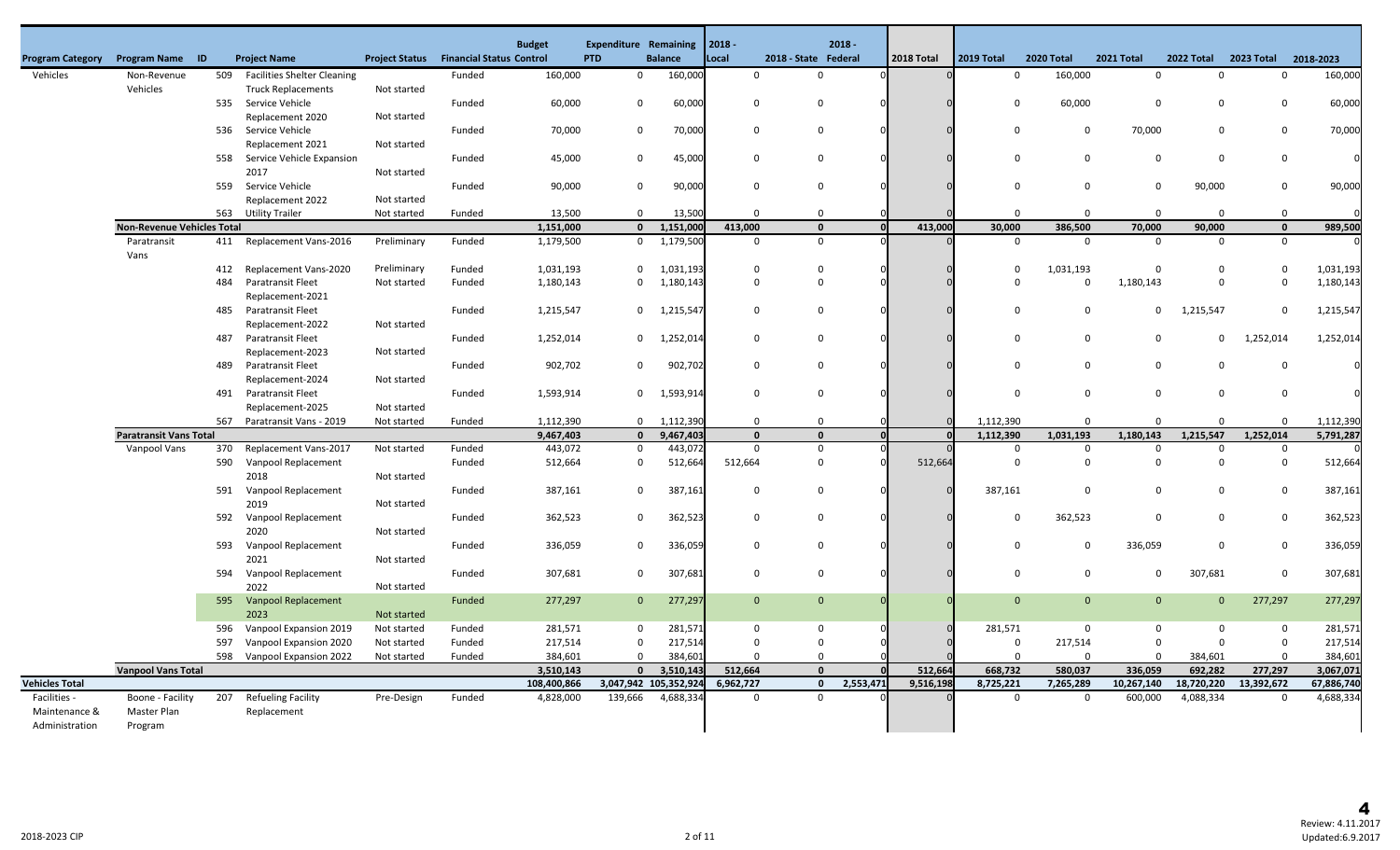|                                                 |                                                   |     |                                                                        |                                      |                                 | <b>Budget</b> | <b>Expenditure Remaining</b> |                               | $2018 -$     |                      | $2018 -$     |            |            |                     |              |                        |                         |                            |
|-------------------------------------------------|---------------------------------------------------|-----|------------------------------------------------------------------------|--------------------------------------|---------------------------------|---------------|------------------------------|-------------------------------|--------------|----------------------|--------------|------------|------------|---------------------|--------------|------------------------|-------------------------|----------------------------|
| <b>Program Category</b>                         | <b>Program Name</b> ID                            |     | <b>Project Name</b>                                                    | <b>Project Status</b>                | <b>Financial Status Control</b> |               | <b>PTD</b>                   | <b>Balance</b>                | Local        | 2018 - State Federal |              | 2018 Total | 2019 Total | 2020 Total          | 2021 Total   | 2022 Total             | 2023 Total 2018-2023    |                            |
| Facilities -<br>Maintenance &<br>Administration | Boone - Facility<br>Master Plan<br>Program        |     | 298 Replace paint booth and<br>lift systems                            | Not started                          | Funded                          | 990,000       | $\mathbf{0}$                 | 990,000                       | 990,000      |                      | $\mathbf 0$  | 990,000    |            | $\mathbf 0$         | $\mathbf 0$  | $\mathbf 0$            | 0                       | 990,000<br>$\mathbf{0}$    |
|                                                 |                                                   |     | 332 Fencing and Gating of<br><b>STA's Boone Campus</b>                 |                                      | Funded                          | 206,000       | $\mathbf{0}$                 | 206,000                       | $\Omega$     |                      | 0            |            |            | 206,000<br>$\Omega$ |              | 0                      | $\Omega$                | 206,000<br>$\Omega$        |
|                                                 |                                                   | 429 | 2014 Boone Facilities                                                  | Not started<br>Work in progre Funded |                                 | 750,000       | 511,326                      | 238,674                       | $\Omega$     |                      | 0            |            |            | $\mathbf 0$         | 0            | $\mathbf 0$            |                         | O                          |
|                                                 |                                                   |     | <b>Renovation Project</b><br>502 Boone NW Garage                       |                                      | Funded-MF                       | 16,500,000    |                              | 0 16,500,000 11,950,000       |              |                      | $\mathbf 0$  | 11,950,000 | 4,400,000  |                     | $\mathbf 0$  | $\mathbf 0$            | 0                       | 16,350,000<br><sup>0</sup> |
|                                                 |                                                   |     | 504 Mission & Green<br><b>Acquisition Due-Diligence</b>                | Work in progre                       | Funded                          | 250,000       | $\mathbf{0}$                 | 250,000                       | $\Omega$     |                      | 0            |            |            | $\mathbf 0$         | $\mathbf 0$  | $\mathbf 0$            | $\Omega$<br>O           |                            |
|                                                 |                                                   |     | 538 Boone NW Garage- Design                                            | Work in progre<br>Design             | Funded-MF                       | 946,079       | 19,364                       | 926,715                       | 0            |                      | 0            |            |            | $\mathbf 0$         | $\mathbf 0$  | 0                      | 0                       | $\mathbf 0$                |
|                                                 |                                                   |     | 547 W. Sharp Avenue<br>Acquisition                                     | Work in progre Funded                |                                 | 300,000       | $\mathbf 0$                  | 300,000                       | $\mathbf 0$  |                      | 0            |            | 300,000    |                     | $\mathbf 0$  | 0                      | 0                       | 0<br>300,000               |
|                                                 |                                                   |     | 580 1212 Parking Expansion                                             | Not started                          | Funded-MF                       | 205,000       | $\mathbf{0}$                 | 205,000                       | $\mathbf{0}$ |                      | $\Omega$     |            | 205,000    |                     | $\mathbf{0}$ | $\Omega$               | $\mathbf{0}$            | $\overline{0}$<br>205,000  |
|                                                 | <b>Boone - Facility Master Plan Program Total</b> |     |                                                                        |                                      |                                 | 24,975,079    |                              | 670,356 24,304,723 12,940,000 |              |                      | $\mathbf{0}$ | 12,940,000 | 4,905,000  | 206,000             | 600,000      | 4,088,334              |                         | 22,739,334<br>$\mathbf{0}$ |
|                                                 | Boone -<br>Preservation<br>and<br>Enhancements    |     | 189 Re-landscaping with<br>sustainable type and<br>correct tree grates | Not started                          | Funded                          | 130,000       | $\mathbf 0$                  | 130,000                       | $\mathbf 0$  |                      | $\mathbf 0$  |            |            | $\mathbf 0$         | $\mathbf 0$  | 130,000<br>$\Omega$    |                         | 130,000<br>$\mathbf 0$     |
|                                                 |                                                   | 324 | Boone Facility Fire Alarm<br>Replacement                               | On hold                              | Funded                          | 467,610       | $\overline{0}$               | 467,610                       | 0            |                      | $\mathbf 0$  |            |            | $\mathbf 0$         | $\mathbf 0$  | $\mathbf 0$            | 467,610<br>$\mathbf{0}$ | 467,610                    |
|                                                 |                                                   |     | 345 Floor Drain Grate<br><b>Replacement Paratransit</b>                | Not started                          | Funded                          | 144,200       | $\overline{0}$               | 144,200                       | $\mathbf 0$  |                      | $\mathbf 0$  |            | 144,200    |                     | $\mathbf 0$  | $\mathsf{O}$           | $\mathbf 0$             | $\mathbf 0$<br>144,200     |
|                                                 |                                                   |     | 351 Landscape Monroe<br>Frontage                                       | Not started                          | Funded                          | 50,000        | $\mathbf 0$                  | 50,000                        | $\mathbf 0$  |                      | $\mathbf 0$  |            |            | $\mathbf 0$         | $\mathbf 0$  | 50,000<br>$\mathsf{O}$ |                         | 50,000<br>$\mathbf 0$      |

5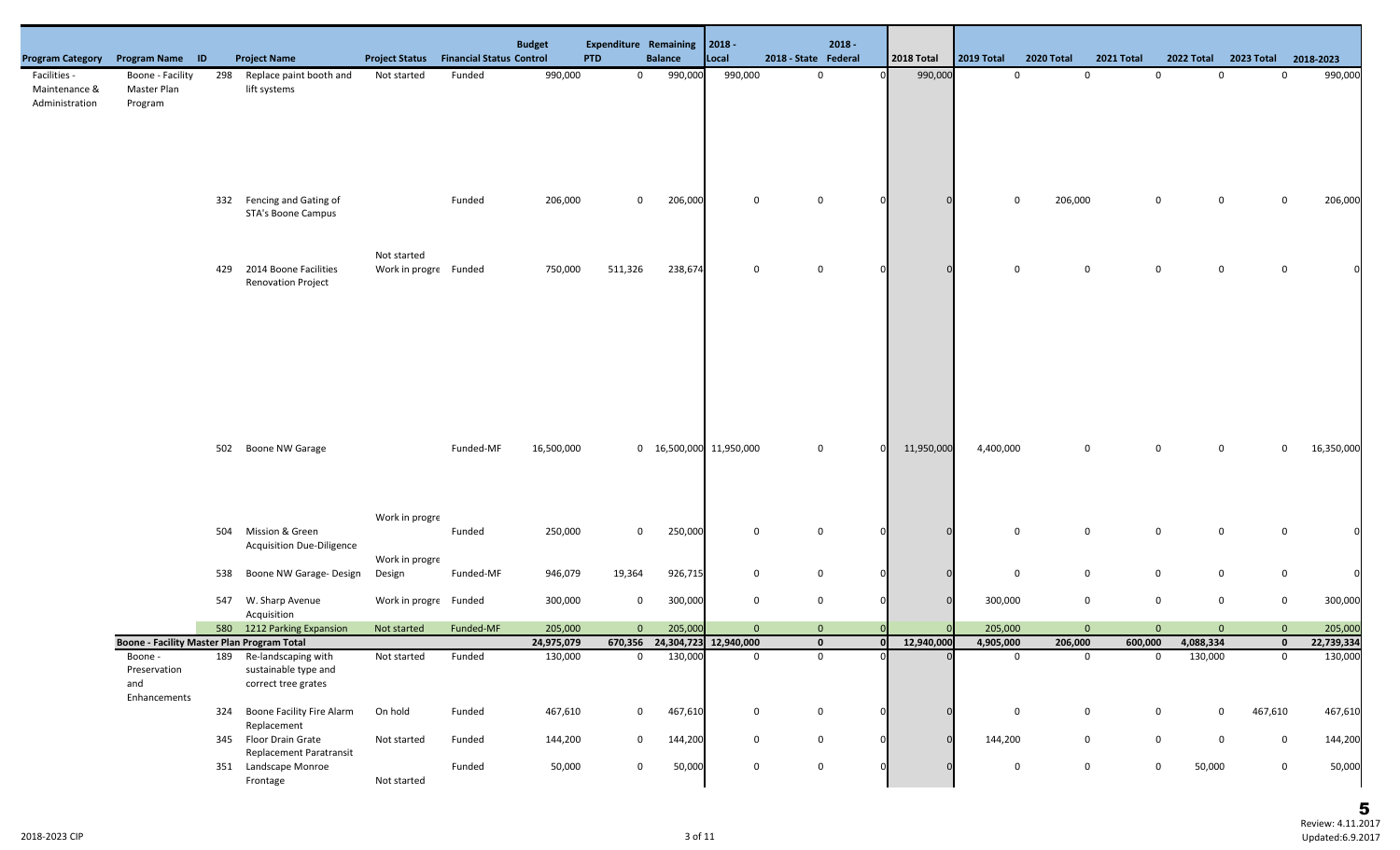|               |                                                                           |     |                                                         |                                                |        | <b>Budget</b>       | <b>Expenditure Remaining 2018 -</b> |                     |                          | $2018 -$                     |            |                     |                     |                          |                     |                         |                     |
|---------------|---------------------------------------------------------------------------|-----|---------------------------------------------------------|------------------------------------------------|--------|---------------------|-------------------------------------|---------------------|--------------------------|------------------------------|------------|---------------------|---------------------|--------------------------|---------------------|-------------------------|---------------------|
|               | Program Category Program Name ID                                          |     | <b>Project Name</b>                                     | <b>Project Status Financial Status Control</b> |        |                     | <b>PTD</b>                          | <b>Balance</b>      | Local                    | 2018 - State Federal         | 2018 Total | <b>2019 Total</b>   | <b>2020 Total</b>   | 2021 Total               | 2022 Total          | <b>2023 Total</b>       | 2018-2023           |
| Facilities -  | Boone -                                                                   |     | 376 HVAC Unit Maintenance                               | Work in progre                                 |        | 15,000              | $\mathbf 0$                         | 15,000              | $\mathbf 0$              | $\mathbf 0$                  |            | $\mathbf 0$         | $\mathbf 0$         | $\mathbf 0$              | $\mathbf 0$         | $\mathbf 0$             | $\Omega$            |
| Maintenance & | Preservation                                                              |     | and Replacements-2017                                   |                                                | Funded |                     |                                     |                     |                          |                              |            |                     |                     |                          |                     |                         |                     |
|               |                                                                           |     | 377 HVAC Unit Maintenance                               | Not started                                    | Funded | 12,000              | $\mathbf{0}$                        | 12,000              | 12,000                   | 0                            | 12,000     | $\mathbf 0$         | $\mathbf 0$         | 0                        | 0                   | 0                       | 12,000              |
|               |                                                                           |     | and Replacements-2018                                   |                                                |        |                     |                                     |                     |                          |                              |            |                     |                     |                          |                     |                         |                     |
|               |                                                                           |     | 378 HVAC Unit Maintenance                               |                                                | Funded | 10,000              | $\mathbf 0$                         | 10,000              | 0                        | 0                            |            | 10,000              | 0                   | $\mathbf 0$              | 0                   | $\mathbf 0$             | 10,000              |
|               |                                                                           |     | and Replacements-2019                                   | Not started                                    |        |                     |                                     |                     |                          |                              |            |                     |                     |                          |                     |                         |                     |
|               |                                                                           |     | 454 H & V Replacement                                   | Construction                                   | Funded | 2,212,754           | 2,203,754                           | 9,000               | 9,000                    | $\mathbf 0$                  | 9,000      | $\mathbf 0$         | 0                   | 0                        | 0                   | $\mathbf 0$             | 9,000               |
|               |                                                                           |     | Project Boone Ave                                       |                                                |        |                     |                                     |                     |                          |                              |            |                     |                     |                          |                     |                         |                     |
|               |                                                                           | 458 | Passenger Elevator                                      | Not started                                    | Funded | 380,000             | $\mathbf{0}$                        | 380,000             | 0                        | 0                            |            | $\mathbf 0$         | 380,000             | 0                        | 0                   | $\mathbf 0$             | 380,000             |
|               |                                                                           |     | Replacement Boone Ave                                   |                                                |        |                     |                                     |                     |                          |                              |            |                     |                     |                          |                     |                         |                     |
|               |                                                                           | 460 | <b>UST Non-Diesel</b>                                   |                                                | Funded | 1,480,000           | $\mathbf 0$                         | 1,480,000           | 0                        | $\mathbf 0$                  |            | $\mathbf 0$         | 1,480,000           | $\mathbf 0$              | 0                   | $\mathbf 0$             | 1,480,000           |
|               |                                                                           |     | Replacement Boone Ave                                   | Not started                                    |        |                     |                                     |                     |                          |                              |            |                     |                     |                          |                     |                         |                     |
|               |                                                                           |     | 505 HVAC Unit Maintenance                               |                                                | Funded | 25,000              | 0                                   | 25,000              | 0                        | $\mathbf 0$                  |            | 0                   | 0                   | 25,000                   | 0                   | $\mathbf 0$             | 25,000              |
|               |                                                                           |     | and Replacements - 2021                                 | Not started                                    |        |                     |                                     |                     |                          |                              |            |                     |                     |                          |                     |                         |                     |
|               |                                                                           |     | 556 Miscellaneous Equipment                             |                                                | Funded | 20,000              | $\mathbf 0$                         | 20,000              | 0                        | $\mathbf 0$                  |            | $\mathbf 0$         | $\mathbf 0$         | 0                        | 20,000              | $\mathbf 0$             | 20,000              |
|               |                                                                           |     | and Fixtures                                            | Not started                                    |        |                     |                                     |                     |                          |                              |            |                     |                     |                          |                     |                         |                     |
|               |                                                                           | 557 | Back-up Generator for                                   | Design                                         |        | 95,000              | $\mathbf 0$                         | 95,000              | 0                        | $\mathbf 0$                  |            | 0                   | $\mathbf 0$         | 0                        | 0                   | $\mathbf 0$             | 0                   |
|               |                                                                           |     | 1212 Sharp                                              |                                                | Funded |                     |                                     |                     |                          |                              |            |                     |                     |                          |                     |                         |                     |
|               |                                                                           |     | 587 Air Compressor upgrade                              | Not started                                    | Funded | 75,000<br>5,116,564 | $\overline{0}$<br>2,203,754         | 75,000<br>2,912,810 | $\overline{0}$<br>21,000 | $\mathbf{0}$<br>$\mathbf{0}$ | 21,000     | $\Omega$<br>154,200 | 75,000<br>1,935,000 | $\overline{0}$<br>25,000 | $\Omega$<br>200,000 | $\mathbf{0}$<br>467,610 | 75,000<br>2,802,810 |
|               | <b>Boone - Preservation and Enhancements Total</b><br><b>Fleck Center</b> | 354 | Overhead Door                                           |                                                | Funded | 125,000             | $\mathbf 0$                         | 125,000             | $\mathbf 0$              | $\mathbf 0$                  |            | 125,000             | $\mathbf 0$         | $\mathbf 0$              | $\mathbf{0}$        | $\mathbf 0$             | 125,000             |
|               | Preservation                                                              |     | Replacement - FSC                                       | Not started                                    |        |                     |                                     |                     |                          |                              |            |                     |                     |                          |                     |                         |                     |
|               | and                                                                       |     |                                                         |                                                |        |                     |                                     |                     |                          |                              |            |                     |                     |                          |                     |                         |                     |
|               |                                                                           |     |                                                         |                                                |        |                     |                                     |                     |                          |                              |            |                     |                     |                          |                     |                         |                     |
|               | Improvements                                                              | 424 |                                                         |                                                | Funded | 180,000             | $\mathbf 0$                         |                     | $\Omega$                 | $\mathbf 0$                  |            | 180,000             | 0                   | 0                        | 0                   | $\mathbf 0$             | 180,000             |
|               |                                                                           |     | <b>Emergency Generator</b><br>Replacement @ FSC         | Not started                                    |        |                     |                                     | 180,000             |                          |                              |            |                     |                     |                          |                     |                         |                     |
|               |                                                                           | 463 | Floor Scrubber                                          |                                                | Funded | 64,000              | $\mathbf 0$                         | 64,000              | $\Omega$                 | 0                            |            | $\mathbf 0$         | 64,000              | 0                        | $\mathbf 0$         | $\mathbf 0$             | 64,000              |
|               |                                                                           |     | Replacement @ Fleck                                     |                                                |        |                     |                                     |                     |                          |                              |            |                     |                     |                          |                     |                         |                     |
|               |                                                                           |     | Service Center                                          | Not started                                    |        |                     |                                     |                     |                          |                              |            |                     |                     |                          |                     |                         |                     |
|               |                                                                           | 507 | Fuel Dispensers & Monitor                               |                                                | Funded | 65,000              | 0                                   | 65,000              | $\Omega$                 | $\mathbf 0$                  |            | 65,000              | 0                   | 0                        | 0                   | $\mathbf 0$             | 65,000              |
|               |                                                                           |     | <b>Replacement Fleck Center</b>                         |                                                |        |                     |                                     |                     |                          |                              |            |                     |                     |                          |                     |                         |                     |
|               |                                                                           |     |                                                         | Not started                                    |        |                     |                                     |                     |                          |                              |            |                     |                     |                          |                     |                         |                     |
|               |                                                                           | 508 | Makeup Air Unit                                         |                                                | Funded | 625,000             | $\mathbf 0$                         | 625,000             | $\Omega$                 | $\mathbf 0$                  |            | 625,000             | $\mathbf 0$         | 0                        | $\mathsf{O}$        | $\mathbf 0$             | 625,000             |
|               |                                                                           |     | <b>Replacement Fleck Service</b>                        |                                                |        |                     |                                     |                     |                          |                              |            |                     |                     |                          |                     |                         |                     |
|               |                                                                           |     | Center                                                  | Not started                                    |        |                     |                                     |                     |                          |                              |            |                     |                     |                          |                     |                         |                     |
|               |                                                                           |     | <b>Fleck Center Preservation and Improvements Total</b> |                                                |        | 1,059,000           | $\mathbf{0}$                        | 1,059,000           | $\mathbf{0}$             | $\mathbf 0$                  |            | 995,000             | 64,000              | $\mathbf{0}$             | $\mathbf{0}$        | $\mathbf{0}$            | 1,059,000           |
|               | Miscellaneous                                                             | 390 | Miscellaneous Equipment                                 | Not started                                    | Funded | 20,000              | $\mathbf 0$                         | 20,000              | $\mathbf 0$              | $\mathbf 0$                  |            | $\Omega$            | $\mathbf 0$         | $\Omega$                 | $\mathbf 0$         | $\mathbf 0$             | $\mathbf 0$         |
|               | Equipment and                                                             |     | and Fixtures-2017                                       |                                                |        |                     |                                     |                     |                          |                              |            |                     |                     |                          |                     |                         |                     |
|               | Fixtures                                                                  |     |                                                         |                                                |        |                     |                                     |                     |                          |                              |            |                     |                     |                          |                     |                         |                     |
|               |                                                                           |     | 391 Miscellaneous Equipment                             |                                                | Funded | 20,000              | $\mathbf 0$                         | 20,000              | 20,000                   | $\mathbf 0$                  | 20,000     | 0                   | 0                   | $\mathbf 0$              | $\Omega$            | $\mathbf 0$             | 20,000              |
|               |                                                                           |     | and Fixtures-2018                                       | Not started                                    |        |                     |                                     |                     |                          |                              |            |                     |                     |                          |                     |                         |                     |
|               |                                                                           |     | 392 Miscellaneous Equipment                             |                                                | Funded | 20,000              | 0                                   | 20,000              | 0                        | $\mathbf 0$                  |            | 20,000              | $\mathbf 0$         | 0                        | 0                   | $\mathbf 0$             | 20,000              |
|               |                                                                           |     | and Fixtures-2019                                       | Not started                                    |        |                     |                                     |                     |                          |                              |            |                     |                     |                          |                     |                         |                     |
|               |                                                                           |     | 393 Miscellaneous Equipment                             |                                                | Funded | 20,000              | 0                                   | 20,000              | 0                        | $\mathbf 0$                  |            | $\Omega$            | 20,000              | 0                        | 0                   | $\mathbf 0$             | 20,000              |
|               |                                                                           |     | and Fixtures-2020                                       | Not started                                    |        |                     |                                     |                     |                          |                              |            |                     |                     |                          |                     |                         |                     |
|               |                                                                           |     | 511 Cabinet Parts Washer                                | Not started                                    | Funded | 80,000              | 0                                   | 80,000              | 0                        | 0                            |            | $\Omega$            | 0                   | 80,000                   | 0                   | 0                       | 80,000              |
|               |                                                                           |     | 512 Miscellaneous Equipment                             |                                                | Funded | 20,000              | $\mathbf 0$                         | 20,000              | $\Omega$                 | $\mathbf 0$                  |            | $\Omega$            | $\Omega$            | 20,000                   | $\mathbf 0$         | $\mathbf 0$             | 20,000              |
|               |                                                                           |     | and Fixtures                                            | Not started                                    |        |                     |                                     |                     |                          |                              |            |                     |                     |                          |                     |                         |                     |
|               |                                                                           |     | 581 Bobcat 5600 Toolcat                                 | Not started                                    | Funded | 80,000              | $\mathbf{0}$                        | 80,000              | 80,000                   | $\mathbf{0}$                 | 80,000     | $\Omega$            | $\Omega$            | $\Omega$                 | $\Omega$            | $\mathbf{0}$            | 80,000              |
|               |                                                                           |     | 582 Forklift                                            | Not started                                    | Funded | 24,000              | $\mathbf{0}$                        | 24,000              | $\mathbf 0$              | $\mathbf{0}$                 |            | 24,000              | $\mathbf{0}$        | $\mathbf{0}$             | $\mathbf{0}$        | $\mathbf{0}$            | 24,000              |
|               |                                                                           |     | 583 HVAC                                                |                                                |        | 25,000              | $\mathbf{0}$                        | 25,000              | $\overline{0}$           | $\mathbf{0}$                 |            | $\Omega$            | $\mathbf{0}$        | $\mathbf{0}$             | $\mathbf{0}$        | 25,000                  | 25,000              |
|               |                                                                           |     | Replacement/upgrades                                    | Not started                                    | Funded |                     |                                     |                     |                          |                              |            |                     |                     |                          |                     |                         |                     |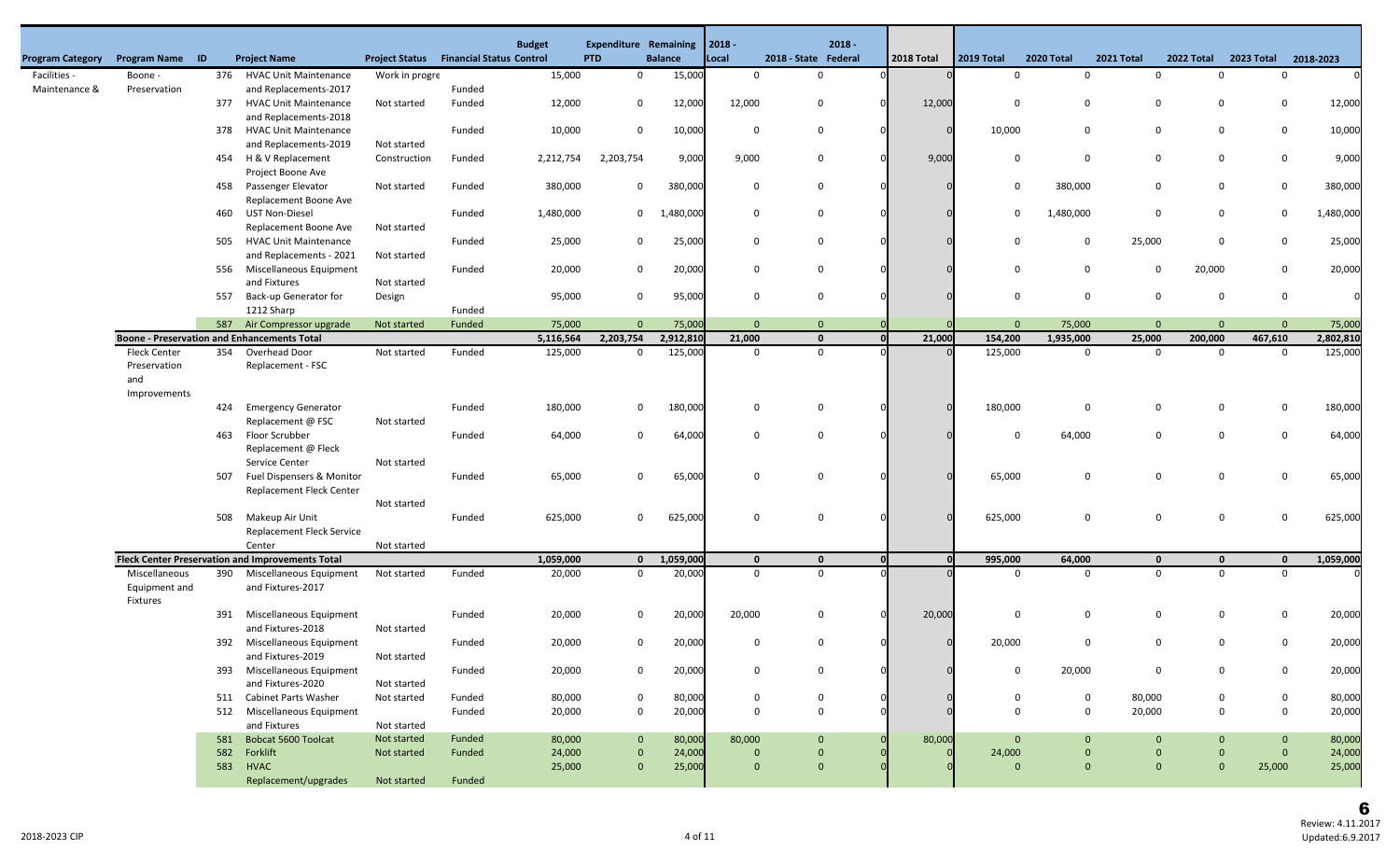| <b>Program Category</b>                         | <b>Program Name</b> ID                            |     | <b>Project Name</b>                         | <b>Project Status Financial Status Control</b> |           | <b>Budget</b> | <b>Expenditure Remaining</b><br><b>PTD</b> | <b>Balance</b> | $ 2018 -$<br>Local | $2018 -$<br>2018 - State Federal | 2018 Total | 2019 Total     | 2020 Total   | 2021 Total   | 2022 Total   | <b>2023 Total</b> | 2018-2023  |
|-------------------------------------------------|---------------------------------------------------|-----|---------------------------------------------|------------------------------------------------|-----------|---------------|--------------------------------------------|----------------|--------------------|----------------------------------|------------|----------------|--------------|--------------|--------------|-------------------|------------|
| Facilities -                                    | Miscellaneous                                     | 584 | <b>Portable Paint Station</b>               | Not started                                    | Funded    | 8,000         | $\mathbf{0}$                               | 8,000          | 8,000              | $\mathbf{0}$                     | 8,000      | $\mathbf{0}$   | $\mathbf{0}$ | $\mathbf{0}$ | $\mathbf 0$  | $\mathbf{0}$      | 8,000      |
|                                                 |                                                   | 585 | <b>Miscellaneous Equipment</b>              |                                                |           | 20,000        | $\mathbf{0}$                               | 20,000         | $\mathbf{0}$       | $\mathbf{0}$                     |            | $\Omega$       | $\Omega$     | $\Omega$     | $\mathbf{0}$ | 20,000            | 20,000     |
|                                                 |                                                   |     | and Fixtures-2023                           | Not started                                    | Funded    |               |                                            |                |                    |                                  |            |                |              |              |              |                   |            |
|                                                 |                                                   |     | 586 Spray Skid Assembly                     | Not started                                    | Funded    | 6,250         | $\overline{0}$                             | 6,250          | $\mathbf{0}$       | $\overline{0}$                   |            | 6,250          | $\Omega$     | $\Omega$     | $\mathbf{0}$ | $\mathbf{0}$      | 6,250      |
|                                                 |                                                   | 588 | High Rise Wheel Dolly                       | Not started                                    | Funded    | 6,000         | $\mathbf{0}$                               | 6,000          | 6,000              | $\mathbf{0}$                     | 6,000      | $\overline{0}$ | $\Omega$     | $\Omega$     | $\mathbf{0}$ | $\mathbf{0}$      | 6,000      |
|                                                 |                                                   | 589 | TIG Welder, Miller<br>Dynasty 280 DX        |                                                | Funded    | 8,400         | $\mathbf{0}$                               | 8,400          | 8,400              | $\mathbf{0}$                     | 8,400      | $\Omega$       | $\Omega$     | $\Omega$     | $\mathbf{0}$ | $\mathbf{0}$      | 8,400      |
|                                                 | <b>Miscellaneous Equipment and Fixtures Total</b> |     |                                             | Not started                                    |           | 357,650       | $\mathbf{0}$                               | 357,650        | 122,400            | $\mathbf{0}$                     | 122,400    | 50,250         | 20,000       | 100,000      | $\mathbf{0}$ | 45,000            | 337,650    |
| Facilities - Maintenance & Administration Total |                                                   |     |                                             |                                                |           | 31,508,293    | 2,874,110                                  | 28,634,183     | 13,083,400         | $\mathbf 0$                      | 13,083,400 | 6,104,450      | 2,225,000    | 725,000      | 4,288,334    | 512,610           | 26,938,794 |
| Facilities -                                    | Park and Ride                                     | 466 | Moran Prairie Park and                      | Not started                                    | Funded-MF | 245,000       | 14,956                                     | 230,044        | 135,044            | $\mathbf 0$                      | 135,044    | $\mathbf 0$    | $\mathbf 0$  | $\mathbf 0$  | $\mathbf 0$  | $\mathbf 0$       | 135,044    |
| Passenger &<br>Operational                      | Development                                       |     | Ride Design & Engineering                   |                                                |           |               |                                            |                |                    |                                  |            |                |              |              |              |                   |            |
|                                                 |                                                   | 477 | Liberty Lake Park & Ride                    | Not started                                    | Funded-MF | 5,562,000     | $\mathbf 0$                                | 5,562,000      | 0                  | $\Omega$                         |            | 0              | 0            | 412,000      | 2,575,000    | 2,575,000         | 5,562,000  |
|                                                 |                                                   | 542 | Moran Prairie Park and                      |                                                | Funded-MF | 2,325,000     | $\mathbf 0$                                | 2,325,000      | 125,000            | 250,000                          | 375,000    | 1,860,000      | 90,000       | $\mathbf 0$  | $\mathbf 0$  | 0                 | 2,325,000  |
|                                                 |                                                   |     | <b>Ride Construction</b>                    |                                                |           |               |                                            |                |                    |                                  |            |                |              |              |              |                   |            |
|                                                 | <b>Park and Ride Development Total</b>            |     |                                             | Not started                                    |           | 8,132,000     | 14,956                                     | 8,117,044      | 260,044            | 250,000                          | 510,044    | 1,860,000      | 90,000       | 412,000      | 2,575,000    | 2,575,000         | 8,022,044  |
|                                                 | Park and Ride                                     | 383 | Maintenance of current                      | Work in progre Funded                          |           | 25,000        | $\mathbf 0$                                | 25,000         | $\mathbf 0$        | $\mathbf 0$                      |            | $\mathbf 0$    | $\mathbf 0$  | $\Omega$     | $\Omega$     | $\mathbf 0$       |            |
|                                                 | Upgrades                                          |     | Park & Ride facilities-2017                 |                                                |           |               |                                            |                |                    |                                  |            |                |              |              |              |                   |            |
|                                                 |                                                   |     | 384 Maintenance of current                  | Not started                                    | Funded    | 25,000        | $\mathbf 0$                                | 25,000         | 25,000             | 0                                | 25,000     | $\Omega$       | $\mathbf 0$  | 0            | 0            | 0                 | 25,000     |
|                                                 |                                                   |     | Park & Ride facilities-2018                 |                                                |           |               |                                            |                |                    |                                  |            |                |              |              |              |                   |            |
|                                                 |                                                   |     | 385 Maintenance of current                  |                                                | Funded    | 25,000        | 0                                          | 25,000         | 0                  | $\mathbf 0$                      |            | 25,000         | $\mathbf 0$  | $\mathbf 0$  | $\mathbf 0$  | 0                 | 25,000     |
|                                                 |                                                   |     | Park & Ride facilities-2019                 | Not started                                    |           |               |                                            |                |                    |                                  |            |                |              |              |              |                   |            |
|                                                 |                                                   | 469 | Mirabeau Transit Center                     |                                                | Funded-MF | 8,488,000     | $\mathbf 0$                                | 8,488,000      | 0                  | $\mathbf 0$                      |            | $\mathbf 0$    | 424,400      | 1,698,200    | 5,941,000    | 424,400           | 8,488,000  |
|                                                 |                                                   |     | Improvements<br>510 Park and Ride Lot Major | Not started                                    | Funded    |               | $\mathbf 0$                                |                | 0                  | $\mathbf 0$                      |            | 0              | 25,000       | $\mathbf 0$  | $\mathbf 0$  | 0                 | 25,000     |
|                                                 |                                                   |     | Preservation                                | Not started                                    |           | 25,000        |                                            | 25,000         |                    |                                  |            |                |              |              |              |                   |            |
|                                                 |                                                   |     | 513 Park and Ride Lot Major                 |                                                | Funded    | 25,000        | $\mathbf 0$                                | 25,000         | $\mathbf 0$        | $\mathbf 0$                      |            | $\mathbf 0$    | $\mathbf 0$  | 25,000       | 0            | $\mathsf{O}$      | 25,000     |
|                                                 |                                                   |     | Preservation                                | Not started                                    |           |               |                                            |                |                    |                                  |            |                |              |              |              |                   |            |
|                                                 |                                                   | 569 | Jefferson Lot                               | Work in progre                                 |           | 554,052       | 460,689                                    | 93,363         | $\mathbf 0$        | $\mathsf{O}$                     |            | $\Omega$       | $\mathbf 0$  | $\mathbf 0$  | $\mathbf 0$  | 0                 |            |
|                                                 |                                                   |     | Improvements                                |                                                |           |               |                                            |                |                    |                                  |            |                |              |              |              |                   |            |
|                                                 |                                                   |     |                                             |                                                |           |               |                                            |                |                    |                                  |            |                |              |              |              |                   |            |
|                                                 |                                                   |     |                                             |                                                | Funded    |               |                                            |                |                    |                                  |            |                |              |              |              |                   |            |
|                                                 |                                                   |     | 613 Park and Ride Lot                       | Not started                                    | Funded    | 20,000        | $\overline{0}$                             | 20,000         | $\overline{0}$     | $\mathbf{0}$                     |            | $\Omega$       | $\mathbf{0}$ | $\mathbf{0}$ | $\mathbf{0}$ | 20,000            | 20,000     |
|                                                 | <b>Park and Ride Upgrades Total</b>               |     | Preservation                                |                                                |           | 9,187,052     | 460,689                                    | 8,726,363      | 25,000             | $\mathbf{0}$                     | 25,000     | 25,000         | 449,400      | 1,723,200    | 5,941,000    | 444,400           | 8,608,000  |
|                                                 | Plaza                                             | 471 | Plaza Zone 4-5                              | Not started                                    | Funded-MF | 55,620        | $\Omega$                                   | 55,620         | 55,620             | $\mathsf{O}$                     | 55,620     | $\mathbf 0$    | $\Omega$     | $\Omega$     | $\mathbf 0$  | $\Omega$          | 55,620     |
|                                                 | Preservation<br>and<br>Improvements               |     | Consolidation                               |                                                |           |               |                                            |                |                    |                                  |            |                |              |              |              |                   |            |
|                                                 |                                                   |     | 514 2018 Skywalk Roof<br>Replacement Plaza  | Not started                                    | Funded    | 40,000        |                                            | 40,000         | 40,000             | $\Omega$                         | 40,000     | $\mathbf 0$    | $\pmb{0}$    | $\Omega$     | $\mathbf 0$  | $\Omega$          | 40,000     |
|                                                 |                                                   |     |                                             |                                                |           |               |                                            |                |                    |                                  |            |                |              |              |              |                   |            |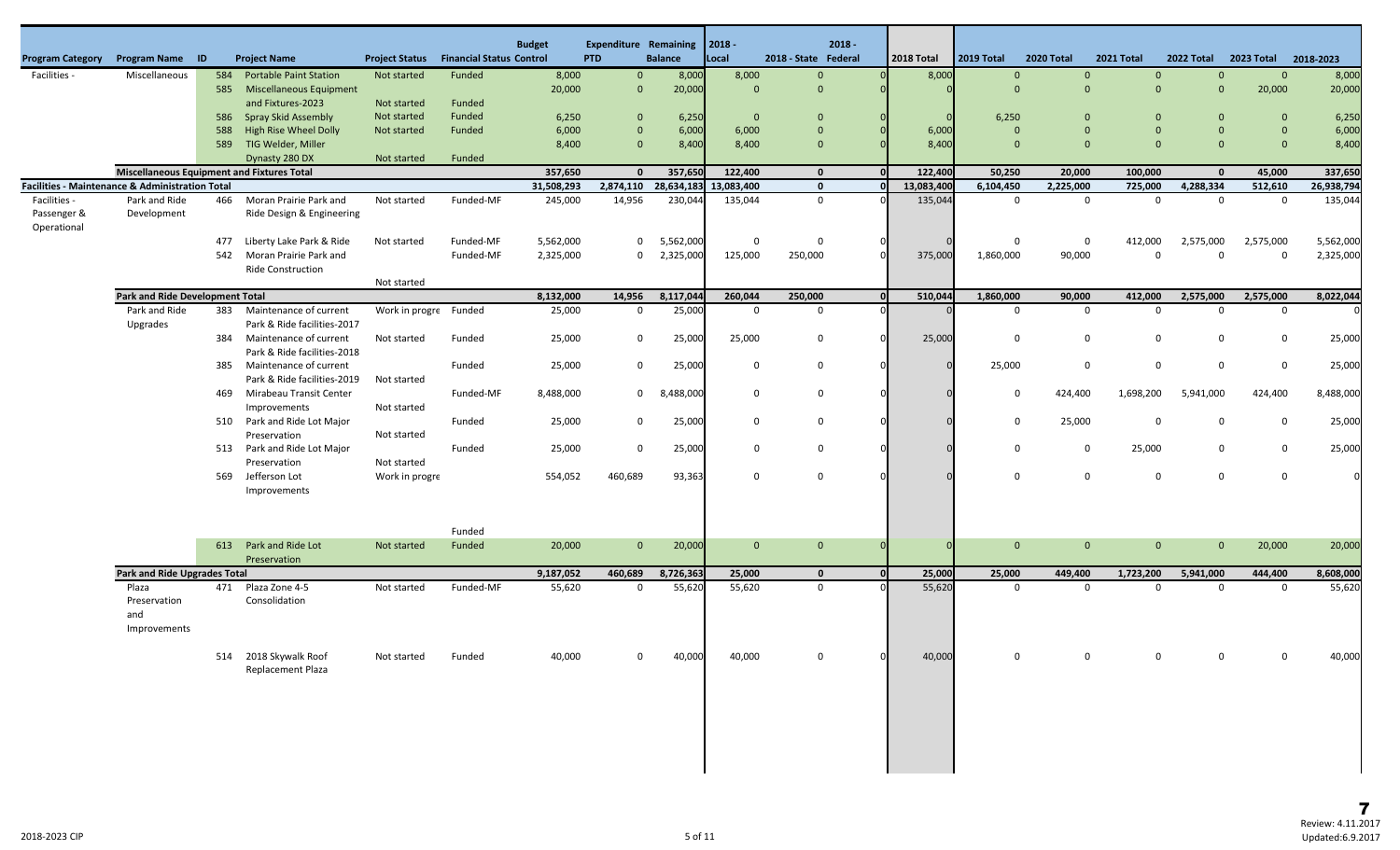| <b>Program Category</b>                    | <b>Program Name</b> ID                           |     | <b>Project Name</b>                          | <b>Project Status Financial Status Control</b> |           | <b>Budget</b> | <b>Expenditure Remaining 2018 -</b><br><b>PTD</b> | <b>Balance</b> | Local        | 2018 - State Federal | $2018 -$              | 2018 Total | 2019 Total              | 2020 Total   | 2021 Total |              |              | 2022 Total 2023 Total 2018-2023 |
|--------------------------------------------|--------------------------------------------------|-----|----------------------------------------------|------------------------------------------------|-----------|---------------|---------------------------------------------------|----------------|--------------|----------------------|-----------------------|------------|-------------------------|--------------|------------|--------------|--------------|---------------------------------|
| Facilities -<br>Passenger &<br>Operational | Plaza<br>Preservation<br>and<br>Improvements     |     | 515 2019 Cooling Tower<br>Replacement, Plaza |                                                | Funded    | 30,000        | $\mathbf 0$                                       | 30,000         | 0            |                      | $\mathbf 0$           |            | 30,000                  | $\mathbf 0$  |            | $\mathbf 0$  | $\mathbf 0$  | 30,000<br>0                     |
|                                            |                                                  | 564 | Re plumb boilers to<br>operate in parallel   | Not started                                    | Funded    | 85,000        | $\mathbf 0$                                       | 85,000         | 85,000       |                      | $\mathbf 0$           | 85,000     | $\mathbf 0$             | 0            |            | 0            | 0            | 85,000<br>0                     |
|                                            |                                                  |     |                                              | Not started                                    |           |               |                                                   |                |              |                      |                       |            |                         |              |            |              |              |                                 |
|                                            |                                                  |     | 612 Security Suite - stand-by<br>power       | Not started                                    | Funded    | 25,000        | $\overline{0}$                                    | 25,000         | 25,000       |                      | $\mathbf{0}$          | 25,000     | $\mathbf{0}$            | $\mathbf{0}$ |            | $\mathbf{0}$ | $\mathbf{0}$ | $\overline{0}$<br>25,000        |
|                                            | <b>Plaza Preservation and Improvements Total</b> |     |                                              |                                                |           | 235,620       | $\mathbf 0$                                       | 235,620        | 205,620      |                      | $\mathbf{0}$          | 205,620    | 30,000                  | $\mathbf 0$  |            | $\bf{0}$     | $\bf{0}$     | 235,620<br>$\mathbf{0}$         |
|                                            | Plaza<br>Renovation                              |     | 495 Plaza Renovation                         | Construction                                   | Funded    | 4,950,000     | 2,946,380                                         | 2,003,620      | $\mathbf 0$  |                      | 0                     |            | $\mathbf 0$             | $\mathsf{O}$ |            | $\mathbf 0$  | $\mathbf 0$  | 0<br>$\overline{0}$             |
|                                            | <b>Plaza Renovation Total</b>                    |     |                                              |                                                |           | 4,950,000     | 2,946,380                                         | 2,003,620      | $\mathbf{0}$ |                      | $\mathbf{0}$          |            | $\mathbf 0$<br>$\Omega$ | $\mathbf 0$  |            | $\mathbf 0$  | $\bf{0}$     | $\mathbf 0$<br>$\mathbf{0}$     |
|                                            | Route & Stop<br>Facility<br>Improvements         | 398 | Operational<br>Improvements-2017             | Work in progre Funded                          |           | 200,000       | $\mathbf 0$                                       | 200,000        | $\mathbf 0$  |                      | $\mathbf 0$           |            | $\mathbf 0$             | $\mathsf{O}$ |            | $\mathbf 0$  | $\mathsf{O}$ | $\overline{0}$<br>$\mathbf 0$   |
|                                            |                                                  | 399 | Operational<br>Improvements-2018             | Not started                                    | Funded    | 100,000       | $\mathbf 0$                                       | 100,000        | 100,000      |                      | $\mathbf 0$           | 100,000    | $\mathbf 0$             | $\mathsf{O}$ |            | $\mathsf{O}$ | 0            | $\mathbf 0$<br>100,000          |
|                                            |                                                  | 400 | Operational<br>Improvements-2019             | Not started                                    | Funded    | 200,000       | $\mathbf 0$                                       | 200,000        | 0            |                      | $\mathbf 0$           |            | 200,000                 | 0            |            | $\mathsf{O}$ | 0            | 200,000<br>0                    |
|                                            |                                                  | 401 | Operational<br>Improvements-2020             | Not started                                    | Funded    | 200,000       | $\mathbf 0$                                       | 200,000        | 0            |                      | $\mathbf 0$           |            | $\mathbf 0$             | 200,000      |            | $\mathsf{O}$ | 0            | $\mathsf 0$<br>200,000          |
|                                            |                                                  |     | 405 Outyear Transit<br>Enhancements-2017     | Work in progre                                 | Funded    | 30,000        | $\mathbf 0$                                       | 30,000         | 0            |                      | $\mathbf 0$           |            | $\mathbf 0$             | 0            |            | $\mathsf{O}$ | 0            | $\mathbf 0$<br>0                |
|                                            |                                                  | 406 | Outyear Transit<br>Enhancements-2018         | Preliminary                                    | Funded    | 100,000       | $\mathbf 0$                                       | 100,000        | 20,000       |                      | $\mathbf 0$<br>80,000 | 100,000    | $\mathbf 0$             | 0            |            | $\mathsf{O}$ | $\mathbf 0$  | $\mathbf 0$<br>100,000          |
|                                            |                                                  |     | 407 Outyear Transit<br>Enhancements-2019     | Preliminary                                    | Funded    | 100,000       | $\mathbf 0$                                       | 100,000        | $\mathbf 0$  |                      | $\mathbf 0$           |            | 100,000                 | $\mathsf{O}$ |            | $\mathbf 0$  | $\mathsf{O}$ | $\mathsf 0$<br>100,000          |
|                                            |                                                  | 464 | Rural Highway Stop<br>Improvements           | Not started                                    | Funded-MF | 3,360,000     | $\overline{0}$                                    | 3,360,000      | 168,000      |                      | $\mathbf 0$           | 168,000    | 1,176,000               | 1,848,000    | 168,000    |              | $\mathbf 0$  | $\mathbf 0$<br>3,360,000        |
|                                            |                                                  |     | 480 Downtown Layover<br>Upgrades             | Not started                                    | Funded-MF | 515,000       | 0                                                 | 515,000        | 437,000      |                      | $\mathbf 0$           | 437,000    | $\mathbf 0$             | 0            |            | $\mathbf 0$  | $\mathsf{O}$ | 0<br>437,000                    |
|                                            |                                                  |     | 519 Traveler Information &<br>Infrastructure | Work in progre Funded                          |           | 1,000,000     | 47,707                                            | 952,293        | 652,293      |                      | 0                     | 652,293    | $\mathbf 0$             | 0            |            | $\mathsf{O}$ | $\Omega$     | 652,293<br>0                    |
|                                            |                                                  |     | 520 Bus Stop Improvements-<br>2017           | Not started                                    | Funded    | 100,000       | $\mathbf 0$                                       | 100,000        |              |                      | 0                     |            | $\mathbf 0$             | $\mathbf 0$  |            | $\mathbf 0$  | $\mathbf 0$  | 0                               |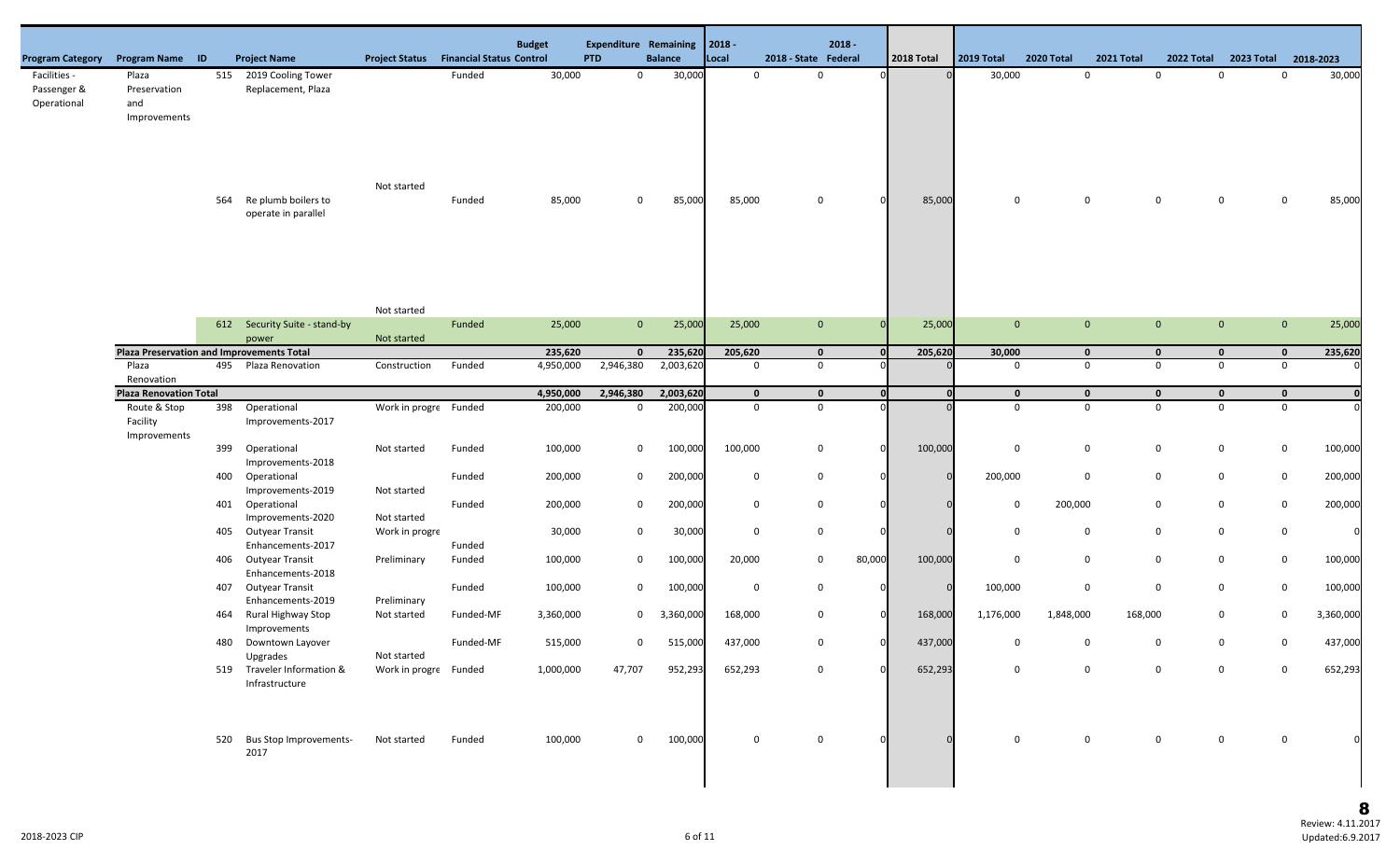|                                            |                                          |     |                                              |                       |                                 | <b>Budget</b> | <b>Expenditure Remaining</b> |                      | $2018 -$       |                      | $2018 -$ |            |                   |              |              |                |                |            |
|--------------------------------------------|------------------------------------------|-----|----------------------------------------------|-----------------------|---------------------------------|---------------|------------------------------|----------------------|----------------|----------------------|----------|------------|-------------------|--------------|--------------|----------------|----------------|------------|
| <b>Program Category</b>                    | <b>Program Name</b> ID                   |     | <b>Project Name</b>                          | <b>Project Status</b> | <b>Financial Status Control</b> |               | <b>PTD</b>                   | <b>Balance</b>       | Local          | 2018 - State Federal |          | 2018 Total | <b>2019 Total</b> | 2020 Total   | 2021 Total   | 2022 Total     | 2023 Total     | 2018-2023  |
| Facilities -                               | Route & Stop                             |     | 521 Bus Stop Improvements-                   |                       | Funded                          | 100,000       | $\mathbf 0$                  | 100,000              | 100,000        | 0                    |          | 100,000    | $\mathbf 0$       | $\mathbf 0$  | $\mathbf 0$  | $\mathbf 0$    | $\mathbf 0$    | 100,000    |
| Passenger &                                | Facility                                 |     | 2018                                         | Not started           |                                 |               |                              |                      |                |                      |          |            |                   |              |              |                |                |            |
|                                            |                                          |     | 522 Bus Stop Improvements-                   |                       | Funded                          | 100,000       | $\mathbf 0$                  | 100,000              | $\Omega$       | $\mathbf 0$          |          |            | 100,000           | $\Omega$     | $\Omega$     | $\Omega$       | $\mathbf 0$    | 100,000    |
|                                            |                                          |     | 2019                                         | Not started           |                                 |               |                              |                      |                |                      |          |            |                   |              |              |                |                |            |
|                                            |                                          | 523 | <b>Bus Stop Improvements-</b><br>2020        |                       | Funded                          | 100,000       | $\mathbf 0$                  | 100,000              | 0              | 0                    |          |            | $\mathbf 0$       | 100,000      | 0            | 0              | $\mathbf 0$    | 100,000    |
|                                            |                                          | 524 | <b>Bus Stop Improvements-</b>                | Not started           | Funded                          |               | $\mathbf 0$                  |                      | $\Omega$       | 0                    |          |            | $\mathbf 0$       | $\mathbf 0$  |              | 0              | $\mathbf 0$    | 100,000    |
|                                            |                                          |     | 2021                                         | Not started           |                                 | 100,000       |                              | 100,000              |                |                      |          |            |                   |              | 100,000      |                |                |            |
|                                            |                                          | 525 | Operational                                  |                       | Funded                          | 200,000       | $\mathbf 0$                  | 200,000              | $\Omega$       | $\mathsf{O}$         |          |            | $\mathbf 0$       | $\mathbf 0$  | 200,000      | 0              | $\mathsf{O}$   | 200,000    |
|                                            |                                          |     | Improvements - 2021                          | Not started           |                                 |               |                              |                      |                |                      |          |            |                   |              |              |                |                |            |
|                                            |                                          |     | 526 Outyear Transit                          |                       | Funded                          | 100,000       | 0                            | 100,000              | 0              | 0                    |          |            | $\mathbf 0$       | 0            | 100,000      | 0              | 0              | 100,000    |
|                                            |                                          |     | Enhancements - 2021                          | Not started           |                                 |               |                              |                      |                |                      |          |            |                   |              |              |                |                |            |
|                                            |                                          | 548 | Indiana East of Pines                        | Work in progre        |                                 | 70,000        | 0                            | 70,000               | 0              | 0                    |          |            | $\mathbf 0$       | $\Omega$     | $\Omega$     | 0              | 0              |            |
|                                            |                                          |     | Sidewalk Extention                           |                       | Funded                          |               |                              |                      |                |                      |          |            |                   |              |              |                |                |            |
|                                            |                                          |     | 550 Trent Avenue and Sunset                  | Not started           | Funded                          | 215,000       | $\mathbf 0$                  | 215,000              | 20,000         | $\mathbf 0$          | 80,000   | 100,000    | 115,000           | $\Omega$     | $\Omega$     | $\Omega$       | $\mathsf{O}$   | 215,000    |
|                                            |                                          |     | <b>Boulevard Improvements</b>                |                       |                                 |               |                              |                      |                |                      |          |            |                   |              |              |                |                |            |
|                                            |                                          |     |                                              |                       |                                 |               |                              |                      |                |                      |          |            |                   |              |              |                |                |            |
|                                            |                                          |     |                                              |                       |                                 |               |                              |                      |                |                      |          |            |                   |              |              |                |                |            |
|                                            |                                          |     |                                              |                       |                                 |               |                              |                      |                |                      |          |            |                   |              |              |                |                |            |
|                                            |                                          |     | 551 Transit Shelter                          | Work in progre        |                                 | 200,000       | $\mathbf 0$                  | 200,000              | 38,500         | 0                    |          | 38,500     | 40,000            | 40,750       | 43,250       | $\Omega$       | 0              | 162,500    |
|                                            |                                          |     | Replacement                                  |                       | Funded                          |               |                              |                      |                |                      |          |            |                   |              |              |                |                |            |
|                                            |                                          |     | 552 University District South                | Not started           | Funded                          | 100,000       | 0                            | 100,000              | 100,000        | 0                    |          | 100,000    | $\mathbf 0$       | $\Omega$     | 0            | 0              | $\mathbf 0$    | 100,000    |
|                                            |                                          |     | <b>Bridge Landing</b>                        |                       |                                 |               |                              |                      |                |                      |          |            |                   |              |              |                |                |            |
|                                            |                                          | 553 | <b>Bus Stop Improvements</b>                 | Not started           | Funded                          | 100,000       | 0                            | 100,000              | $\Omega$       | 0                    |          |            | 0                 | 0            | 0            | 100,000        | 0              | 100,000    |
|                                            |                                          | 554 | Operational                                  |                       | Funded                          | 200,000       | $\mathbf 0$                  | 200,000              | $\Omega$       | $\mathsf{O}$         |          |            | $\Omega$          | $\Omega$     | $\Omega$     | 200,000        | 0              | 200,000    |
|                                            |                                          |     | Improvements - 2022                          | Not started           |                                 |               |                              |                      |                |                      |          |            |                   |              |              |                |                |            |
|                                            |                                          |     | 555 Outyear Transit                          |                       | Funded                          | 100,000       | $\mathbf 0$                  | 100,000              | 0              | $\mathbf 0$          |          |            | 0                 | $\Omega$     | $\Omega$     | 100,000        | $\mathbf 0$    | 100,000    |
|                                            |                                          |     | Enhancements - 2022                          | Not started           |                                 |               |                              |                      |                |                      |          |            |                   |              |              |                |                |            |
|                                            |                                          |     | 571 Bus Stop Improvements-                   |                       | Funded                          | 100,000       | $\mathbf{0}$                 | 100,000              | $\overline{0}$ | $\mathbf{0}$         |          |            | $\mathbf{0}$      | $\mathbf{0}$ | $\mathbf{0}$ | $\Omega$       | 100,000        | 100,000    |
|                                            |                                          |     | 2023                                         | Not started           |                                 |               |                              |                      |                |                      |          |            |                   |              |              |                |                |            |
|                                            |                                          |     | 572 Operational                              |                       | Funded                          | 200,000       | $\mathbf{0}$                 | 200,000              | $\mathbf{0}$   | $\mathbf 0$          |          |            | $\mathbf{0}$      | $\mathbf{0}$ | $\mathbf{0}$ | $\mathbf{0}$   | 200,000        | 200,000    |
|                                            |                                          |     | Improvements - 2023                          | Not started           |                                 |               |                              |                      |                |                      |          |            |                   |              |              |                |                |            |
|                                            |                                          |     | 573 Outyear Transit                          |                       | Funded                          | 100,000       | $\mathbf{0}$                 | 100,000              | $\mathbf{0}$   | $\mathbf{0}$         |          |            | $\mathbf{0}$      | $\Omega$     | $\Omega$     | $\Omega$       | 100,000        | 100,000    |
|                                            |                                          |     | Enhancements - 2023                          | Not started           |                                 |               |                              |                      |                |                      |          |            |                   |              |              |                |                |            |
|                                            |                                          |     | 574 Outyear Transit                          |                       | Funded                          | 100,000       | $\mathbf{0}$                 | 100,000              | $\mathbf{0}$   | $\mathbf{0}$         |          |            | $\mathbf{0}$      | 100,000      | $\mathbf{0}$ | $\overline{0}$ | $\mathbf{0}$   | 100,000    |
|                                            |                                          |     | Enhancements - 2020                          | Not started           |                                 |               |                              |                      |                |                      |          |            |                   |              |              |                |                |            |
|                                            |                                          |     | <b>Greene and Ermina Traffic</b>             |                       |                                 | 667,000       | $\mathbf{0}$                 | 667,000              | 667,000        | $\mathbf 0$          |          | 667,000    | $\mathbf{0}$      | $\mathbf{0}$ | $\mathbf{0}$ | $\mathbf{0}$   | $\mathbf{0}$   | 667,000    |
|                                            |                                          |     | 732 Signal Cooperative Project               | Not started           | Funded-MF                       |               |                              |                      |                |                      |          |            |                   |              |              |                |                |            |
|                                            | Route & Stop Facility Improvements Total |     |                                              |                       |                                 | 8,757,000     | 47,707                       | 8,709,293            | 2,302,793      | $\mathbf{0}$         | 160,000  | 2,462,793  | 1,731,000         | 2,288,750    | 611,250      | 400,000        | 400,000        | 7,893,793  |
|                                            | <b>Upriver Transit</b>                   |     | 475 Upriver Transit Center                   | Not started           | Funded-MF                       | 5,000,000     | $\Omega$                     | 5,000,000            | 717,000        | 250,000              |          | 967,000    | 4,003,000         | $\Omega$     | $\Omega$     | $\Omega$       | $\mathbf 0$    | 4,970,000  |
|                                            | Center                                   |     |                                              |                       |                                 |               |                              |                      |                |                      |          |            |                   |              |              |                |                |            |
|                                            | <b>Upriver Transit Center Total</b>      |     |                                              |                       |                                 | 5,000,000     | $\mathbf{0}$                 | 5,000,000            | 717,000        | 250,000              |          | 967,000    | 4,003,000         | $\mathbf{0}$ | $\mathbf{0}$ | $\mathbf{0}$   | $\bf{0}$       | 4,970,000  |
|                                            |                                          |     | <b>Spokane Falls Community</b>               |                       |                                 | 2,963,000     | $\overline{0}$               | 2,963,000            | 150,000        | 200,000              |          | 350,000    | 2,613,000         | $\mathbf{0}$ | $\mathbf{0}$ | $\overline{0}$ | $\overline{0}$ | 2,963,000  |
|                                            |                                          |     | SFCC Transit Sta 575 College Transit Station | Not started           | Funded                          |               |                              |                      |                |                      |          |            |                   |              |              |                |                |            |
|                                            | <b>SFCC Transit Station Total</b>        |     |                                              |                       |                                 | 2,963,000     |                              | $0$ 2,963,000        | 150,000        | 200,000              |          | 350,000    | 2,613,000         | $\mathbf{0}$ | $\mathbf{0}$ | $\bf{0}$       | $\mathbf{0}$   | 2,963,000  |
| Facilities - Passenger & Operational Total |                                          |     |                                              |                       |                                 | 39,224,672    |                              | 3,469,732 35,754,940 | 3,660,457      | 700,000              | 160,000  | 4,520,457  | 10,262,000        | 2,828,150    | 2,746,450    | 8,916,000      | 3,419,400      | 32,692,457 |
| Technology                                 | <b>Business</b>                          |     | 206 Financial, Budget, HR, &                 | Work in progre Funded |                                 | 1,782,642     | 1,408,679                    | 373,964              | 80,000         | $\mathbf 0$          |          | 80,000     | $\mathbf 0$       | $\mathbf 0$  | $\mathbf 0$  | $\mathbf 0$    | $\mathbf 0$    | 80,000     |
|                                            | Systems                                  |     | Maintenance                                  |                       |                                 |               |                              |                      |                |                      |          |            |                   |              |              |                |                |            |
|                                            | Replacement                              |     |                                              |                       |                                 |               |                              |                      |                |                      |          |            |                   |              |              |                |                |            |
|                                            |                                          |     | 261 Document Management                      | Not started           | Funded                          | 300,000       | $\mathbf{0}$                 | 300,000              | 300,000        | 0                    |          | 300,000    | $\mathbf 0$       | $\mathbf 0$  | $\mathbf{0}$ | $\mathbf 0$    | 0              | 300,000    |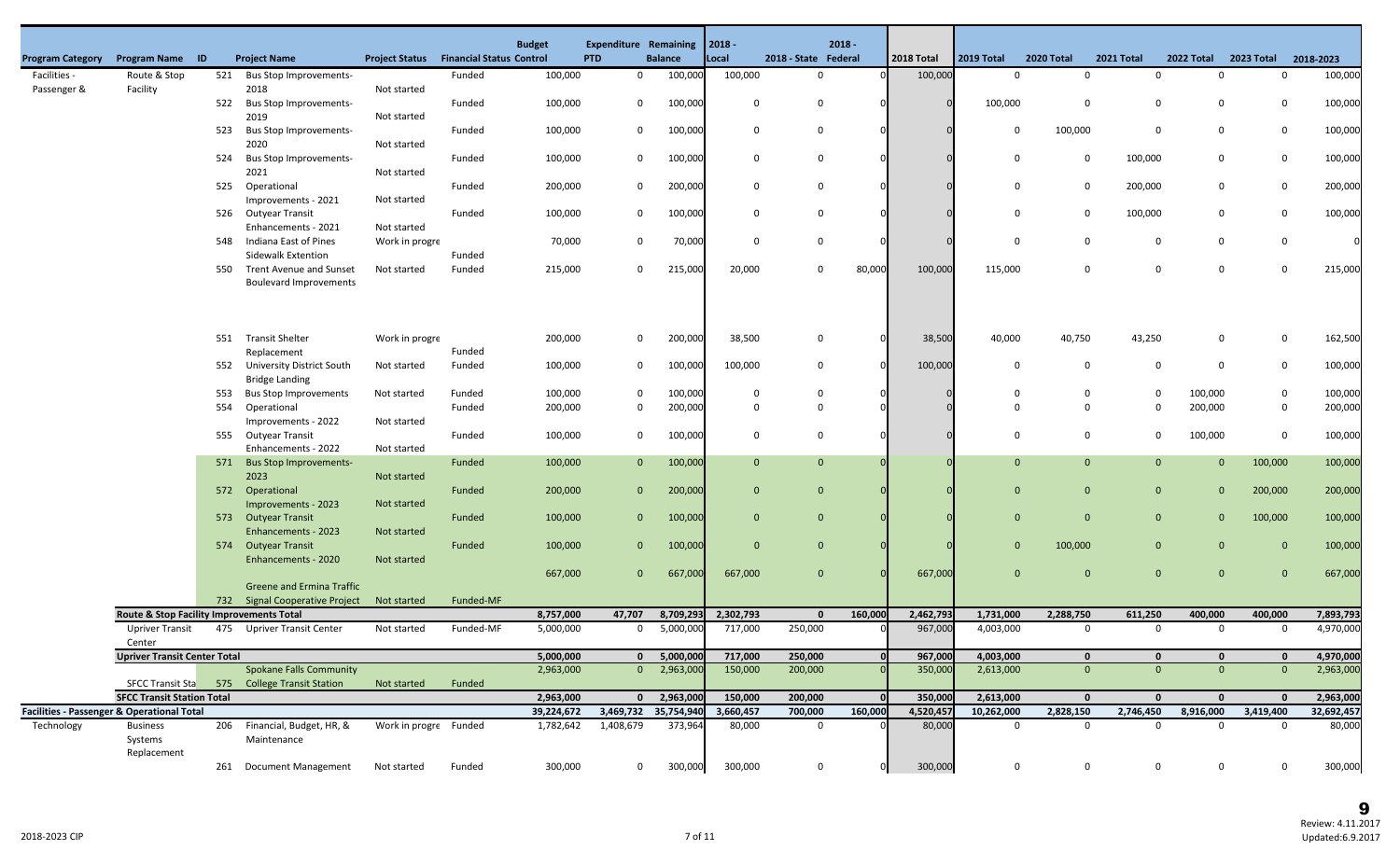| <b>Program Category</b> | <b>Program Name</b> ID                            |            | <b>Project Name</b>                                        | <b>Project Status Financial Status Control</b> |                  | <b>Budget</b>      | <b>Expenditure Remaining</b><br><b>PTD</b> | <b>Balance</b>     | $2018 -$<br>Local       | 2018 - State Federal       | $2018 -$ | 2018 Total | <b>2019 Total</b> | 2020 Total                                     | 2021 Total                 | 2022 Total             | <b>2023 Total</b>                         | 2018-2023           |
|-------------------------|---------------------------------------------------|------------|------------------------------------------------------------|------------------------------------------------|------------------|--------------------|--------------------------------------------|--------------------|-------------------------|----------------------------|----------|------------|-------------------|------------------------------------------------|----------------------------|------------------------|-------------------------------------------|---------------------|
| Technology              | <b>Business</b><br>Systems                        |            | 459 Fluid Management System                                | Not started                                    | Funded           | 550,000            | $\mathbf 0$                                | 550,000            | $\mathbf{0}$            | $\mathbf 0$                |          |            |                   | $\mathbf 0$<br>0                               | $\mathbf 0$                |                        | 0<br>$\mathbf 0$                          | 0                   |
|                         | <b>Business Systems Replacement Total</b>         |            |                                                            |                                                |                  | 2,632,642          | 1,408,679                                  | 1,223,964          | 380,000                 | $\mathbf{0}$               |          | 380,000    |                   | $\mathbf{0}$<br>$\mathbf{0}$                   | $\mathbf{0}$               | $\mathbf{0}$           | $\mathbf 0$                               | 380,000             |
|                         | Communicatio<br>ns Technology<br>Upgrades         |            | 517 Digital Signage for<br>Communications - STA<br>Plaza   | Not started                                    | Funded           | 100,000            | $\mathbf{0}$                               | 100,000            | $\mathbf{0}$            | $\mathbf 0$                |          |            |                   | $\Omega$<br>$\mathbf 0$                        | $\mathbf 0$                |                        | $\mathbf 0$<br>$\mathbf 0$                | $\Omega$            |
|                         |                                                   | 562        | Mobil Data Computer -<br>Replacement                       | Not started                                    | Funded           | 770,000            | $\mathbf{0}$                               | 770,000            | 0                       | 0                          |          |            |                   | $\mathbf 0$<br>0                               | 770,000                    | 0                      | 0                                         | 770,000             |
|                         |                                                   | 565        | Communications<br>Infrastructure Assessment<br>and Upgrade | Not started                                    | Funded           | 250,000            | $\mathbf 0$                                | 250,000            | 100,000                 | $\mathbf 0$                |          | 100,000    |                   | $\mathbf 0$<br>$\mathbf 0$                     | 0                          | 0                      | $\mathbf 0$                               | 100,000             |
|                         |                                                   |            | 602 Network switches (5)                                   | Not started                                    | Funded           | 40,500             | $\overline{0}$                             | 40,500             | 40,500                  | $\mathbf{0}$               |          | 40,500     |                   | $\overline{0}$<br>$\mathbf{0}$                 | $\mathbf{0}$               | $\mathbf{0}$           | $\mathbf{0}$                              | 40,500              |
|                         |                                                   | 604        | Network firewall                                           | Not started                                    | Funded           | 7,500              | $\mathbf{0}$                               | 7,500              | 7,500                   | $\mathbf 0$                |          | 7,500      |                   | $\mathbf{0}$<br>$\mathbf{0}$                   | $\mathbf{0}$               | $\Omega$               | $\mathbf{0}$                              | 7,500               |
|                         |                                                   | 605        | Network equipment-West<br>Plains                           | Not started                                    | Funded-MF        | 25,000             | $\mathbf{0}$                               | 25,000             | 25,000                  | $\mathbf{0}$               |          | 25,000     |                   | $\Omega$<br>$\mathbf{0}$                       | $\mathbf{0}$               | $\mathbf{0}$           | $\mathbf{0}$                              | 25,000              |
|                         | <b>Communications Technology Upgrades Total</b>   |            |                                                            |                                                |                  | 1,193,000          | $\mathbf{0}$                               | 1,193,000          | 173,000                 | $\mathbf{0}$               |          | 173,000    |                   | $\mathbf{0}$<br>$\mathbf{0}$                   | 770,000                    | $\Omega$               | $\mathbf{0}$                              | 943,000             |
|                         | Computer Equip                                    | 417<br>418 | Computer Equipment-<br>2017<br>Computer Equipment-         | Not started                                    | Funded<br>Funded | 225,000<br>150,000 | $\mathbf 0$<br>0                           | 225,000<br>150,000 | $\mathbf{0}$<br>150,000 | $\mathbf 0$<br>$\mathbf 0$ |          | 150,000    |                   | $\Omega$<br>$\mathbf 0$<br>$\mathbf 0$<br>0    | $\mathbf 0$<br>$\mathbf 0$ | $\mathbf 0$            | $\mathbf 0$<br>$\mathbf 0$<br>$\mathbf 0$ | $\Omega$<br>150,000 |
|                         |                                                   | 419        | 2018<br>Computer Equipment-                                | Not started                                    | Funded           | 150,000            | $\mathbf{0}$                               | 150,000            | 0                       | 0                          |          |            | 150,000           | 0                                              | 0                          | 0                      | $\mathbf 0$                               | 150,000             |
|                         |                                                   |            | 2019                                                       | Not started                                    |                  |                    |                                            |                    |                         |                            |          |            |                   |                                                |                            |                        |                                           |                     |
|                         |                                                   | 527        | Computer Equipment -<br>2020                               | Not started                                    | Funded           | 150,000            | $\mathbf{0}$                               | 150,000            | $\mathbf 0$             | $\mathbf 0$                |          |            |                   | 150,000<br>0                                   | $\mathbf 0$                | 0                      | $\mathbf 0$                               | 150,000             |
|                         |                                                   | 528<br>566 | Computer Equipment -<br>2021<br>Computer Equipment -       | Not started                                    | Funded<br>Funded | 175,000<br>175,000 | $\mathbf{0}$<br>$\mathbf{0}$               | 175,000<br>175,000 | 0<br>0                  | $\mathbf 0$<br>$\mathbf 0$ |          |            |                   | $\mathbf 0$<br>$\mathbf 0$<br>$\mathbf 0$<br>0 | 175,000<br>0               | $\mathbf 0$<br>175,000 | $\mathbf 0$<br>$\mathbf 0$                | 175,000<br>175,000  |
|                         |                                                   |            | 2022<br>603 Computer Equipment-                            | Not started                                    |                  | 150,000            | $\overline{0}$                             | 150,000            | $\mathbf{0}$            | $\mathbf{0}$               |          |            |                   | $\mathbf{0}$<br>$\Omega$                       | $\mathbf{0}$               | $\mathbf{0}$           | 150,000                                   | 150,000             |
|                         |                                                   |            | 2023                                                       | Not started                                    | Funded           |                    |                                            |                    |                         |                            |          |            |                   |                                                |                            |                        |                                           |                     |
|                         |                                                   |            | <b>Computer Equipment Preservation and Upgrades Total</b>  |                                                |                  | 1,175,000          | $\mathbf{0}$                               | 1,175,000          | 150,000                 | $\mathbf{0}$               |          | 150,000    | 150,000           | 150,000                                        | 175,000                    | 175,000                | 150,000                                   | 950,000             |
|                         | <b>Fare Collection</b><br>and Sales<br>Technology | 430        | <b>Fixed Route Fare Vending</b><br>Machine Update          | Work in progre Funded                          |                  | 240,000            | 239,187                                    | 813                | $\mathbf 0$             | $\mathbf 0$                |          |            |                   | $\Omega$<br>$\mathbf 0$                        | $\Omega$                   | $\mathbf{0}$           | $\mathbf 0$                               | $\mathbf 0$         |
|                         |                                                   |            | 431 Fixed Route Fare<br><b>Collection System Update</b>    | Preliminary                                    | Funded           | 3,000,000          | $\mathbf 0$                                | 3,000,000          | 2,012,500               | $\mathbf 0$                | 662,500  | 2,675,000  | 250,000           | 0                                              | 0                          | 0                      | $\Omega$                                  | 2,925,000           |
|                         |                                                   |            |                                                            |                                                |                  |                    |                                            |                    |                         |                            |          |            |                   |                                                |                            |                        |                                           |                     |
|                         | <b>Fare Collection and Sales Technology Total</b> |            |                                                            |                                                |                  | 3,240,000          | 239,187                                    | 3,000,813          | 2,012,500               | $\mathbf{0}$               | 662,500  | 2,675,000  | 250,000           | $\mathbf{0}$                                   | $\mathbf{0}$               |                        | $\mathbf{0}$<br>$\mathbf 0$               | 2,925,000           |
|                         | Operating &<br>Customer<br>Service<br>Software    |            | 238 Ops, Info Pub, Com, Pass<br>Web modules                | Work in progre Funded                          |                  | 512,244            | 246,775                                    | 265,469            | $\Omega$                | 0                          |          |            |                   | $\mathbf 0$<br>0                               | $\mathsf{O}$               | $\mathbf{0}$           | $\Omega$                                  | $\mathbf 0$         |
|                         |                                                   |            | 561 Call Center Software<br>Upgrade                        | Not started                                    | Funded           | 35,000             | $\mathbf 0$                                | 35,000             | 8,000                   | $\mathbf 0$                |          | 8,000      |                   | $\mathbf 0$<br>$\mathsf{O}$                    | $\mathbf 0$                | $\mathbf 0$            | $\mathsf{O}$                              | 8,000               |
|                         |                                                   |            | 576 Trapeze EZ Wallet                                      | Not started                                    | Funded           | 331,500            | $\mathbf{0}$                               | 331,500            | 331,500                 | $\mathbf{0}$               |          | 331,500    |                   | $\mathbf{0}$<br>$\mathbf{0}$                   | $\mathbf{0}$               | $\mathbf{0}$           | $\mathbf{0}$                              | 331,500             |
|                         |                                                   |            | 577 Trapeze OPS-Web                                        | Not started                                    | Funded           | 175,000            | $\mathbf{0}$                               | 175,000            | 116,000                 | $\mathbf 0$                |          | 116,000    | 59,000            | $\mathbf{0}$                                   | $\mathbf{0}$               | $\mathbf{0}$           | $\mathbf{0}$                              | 175,000             |
|                         |                                                   |            | 578 Trapeze ParaCutter                                     | Not started                                    | Funded           | 120,000            | $\mathbf{0}$                               | 120,000            | 60,000                  | $\mathbf{0}$               |          | 60,000     | 60,000            | $\mathbf{0}$                                   | $\mathbf{0}$               | $\mathbf{0}$           | $\mathbf{0}$                              | 120,000             |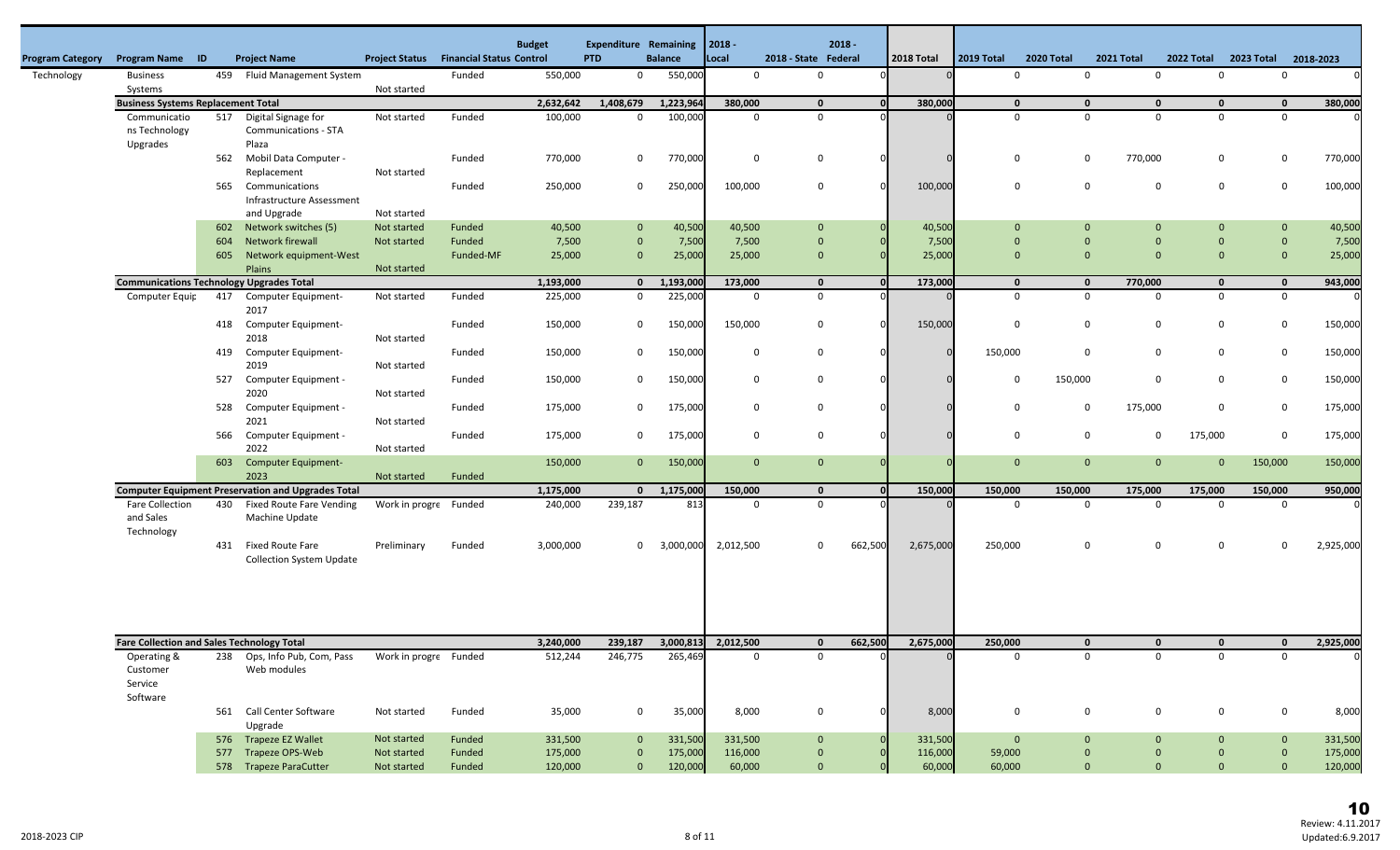| <b>Program Category</b>                       | <b>Program Name</b> ID                                 |     | <b>Project Name</b>                                   | <b>Project Status Financial Status Control</b> |           | <b>Budget</b> | <b>Expenditure Remaining</b><br><b>PTD</b> | <b>Balance</b>       | $ 2018 -$<br>Local | 2018 - State Federal | $2018 -$ | 2018 Total | 2019 Total | 2020 Total                   | 2021 Total   |              | 2022 Total 2023 Total | 2018-2023   |
|-----------------------------------------------|--------------------------------------------------------|-----|-------------------------------------------------------|------------------------------------------------|-----------|---------------|--------------------------------------------|----------------------|--------------------|----------------------|----------|------------|------------|------------------------------|--------------|--------------|-----------------------|-------------|
| Technology                                    | Operating &                                            |     | 579 Trapeze ViewPoint -                               |                                                | Funded    | 220,000       | $\mathbf{0}$                               | 220,000              | 220,000            | $\mathbf{0}$         |          | 220,000    |            | $\mathbf{0}$<br>$\mathbf{0}$ | $\mathbf 0$  | $\mathbf{0}$ | $\mathbf{0}$          | 220,000     |
|                                               | Customer                                               |     | <b>Business Intelligence</b>                          |                                                |           |               |                                            |                      |                    |                      |          |            |            |                              |              |              |                       |             |
|                                               | Service                                                |     | Solution                                              | Not started                                    |           |               |                                            |                      |                    |                      |          |            |            |                              |              |              |                       |             |
|                                               | <b>Operating &amp; Customer Service Software Total</b> |     |                                                       |                                                |           | 1,393,744     | 246,775                                    | 1,146,969            | 735,500            | $\mathbf 0$          |          | 735,500    | 119,000    | $\mathbf{0}$                 | $\mathbf{0}$ | $\mathbf{0}$ | $\mathbf{0}$          | 854,500     |
|                                               | Security and                                           |     | 468 OnBoard Camera Upgrade                            | Not started                                    | Funded    | 4,000,000     | $\Omega$                                   | 4,000,000            | $\Omega$           | $\Omega$             |          |            |            | 4,000,000<br>$\Omega$        | $\Omega$     | $\Omega$     | $\mathbf 0$           | 4,000,000   |
|                                               | Access                                                 |     |                                                       |                                                |           |               |                                            |                      |                    |                      |          |            |            |                              |              |              |                       |             |
|                                               | Technology                                             |     |                                                       |                                                |           |               |                                            |                      |                    |                      |          |            |            |                              |              |              |                       |             |
|                                               |                                                        |     | 600 Driver's                                          |                                                | Funded    | 25,000        | $\Omega$                                   | 25,000               | 25,000             | $\Omega$             |          | 25,000     |            | $\Omega$<br>$\Omega$         | $\Omega$     | $\Omega$     | $\Omega$              | 25,000      |
|                                               |                                                        |     | Room/Administrative                                   |                                                |           |               |                                            |                      |                    |                      |          |            |            |                              |              |              |                       |             |
|                                               |                                                        |     | <b>Area Access Control</b>                            |                                                |           |               |                                            |                      |                    |                      |          |            |            |                              |              |              |                       |             |
|                                               |                                                        |     | Project                                               | Not started                                    |           |               |                                            |                      |                    |                      |          |            |            |                              |              |              |                       |             |
|                                               |                                                        |     | 601 Park and Ride Camera                              |                                                | Funded    | 59,500        | $\mathbf{0}$                               | 59,500               | $\Omega$           | $\mathbf{0}$         |          |            |            | 59,500<br>$\Omega$           | $\mathbf{0}$ | $\Omega$     | $\mathbf{0}$          | 59,500      |
|                                               |                                                        |     | System - Five Mile                                    | Not started                                    |           |               |                                            |                      |                    |                      |          |            |            |                              |              |              |                       |             |
|                                               |                                                        |     | 608 Park and Ride Camera                              |                                                | Funded    | 71,500        | $\mathbf{0}$                               | 71,500               | $\Omega$           | $\overline{0}$       |          |            | 71,500     | $\mathbf{0}$                 | $\Omega$     | $\Omega$     | $\mathbf{0}$          | 71,500      |
|                                               |                                                        |     | System - Hastings                                     | Not started                                    |           |               |                                            |                      |                    |                      |          |            |            |                              |              |              |                       |             |
|                                               |                                                        |     | 609 Park and Ride Camera                              |                                                | Funded    | 85,900        | $\mathbf{0}$                               | 85,900               | $\mathbf{0}$       | $\overline{0}$       |          |            |            | $\mathbf{0}$<br>$\Omega$     | 85,900       | $\mathbf{0}$ | $\mathbf 0$           | 85,900      |
|                                               |                                                        |     | System - Liberty Lake                                 | Not started                                    |           |               |                                            |                      |                    |                      |          |            |            |                              |              |              |                       |             |
|                                               |                                                        |     | 610 Park and Ride Camera                              |                                                | Funded    | 74,600        | $\mathbf{0}$                               | 74,600               | $\mathbf{0}$       | $\overline{0}$       |          |            |            | $\Omega$<br>$\mathbf{0}$     | $\mathbf{0}$ | 74,600       | $\mathbf 0$           | 74,600      |
|                                               |                                                        |     | System - South Hill                                   | Not started                                    |           |               |                                            |                      |                    |                      |          |            |            |                              |              |              |                       |             |
|                                               |                                                        |     | 611 Park and Ride Camera                              |                                                | Funded    | 78,100        | $\mathbf{0}$                               | 78,100               | 78,100             | $\overline{0}$       |          | 78,100     |            | $\mathbf{0}$<br>$\Omega$     | $\mathbf{0}$ | $\Omega$     | $\mathbf{0}$          | 78,100      |
|                                               |                                                        |     | System - Mirabeau                                     | Not started                                    |           |               |                                            |                      |                    |                      |          |            |            |                              |              |              |                       |             |
|                                               | <b>Security and Access Technology Total</b>            |     |                                                       |                                                |           | 4,394,600     | $\mathbf{0}$                               | 4,394,600            | 103,100            | $\mathbf 0$          |          | 103,100    | 71,500     | 4,059,500                    | 85,900       | 74,600       | $\mathbf 0$           | 4,394,600   |
|                                               | Smart Bus                                              | 237 | Smart Bus CAD/AVL                                     | Work in progre Funded                          |           | 6,850,000     | 6,809,519                                  | 40,483               | $\Omega$           | $\mathbf 0$          |          |            |            | $\Omega$<br>$\mathbf 0$      | $\mathbf 0$  | $\Omega$     | $\mathbf 0$           |             |
|                                               | Implementatio                                          |     | Implementation                                        |                                                |           |               |                                            |                      |                    |                      |          |            |            |                              |              |              |                       |             |
|                                               | n                                                      |     |                                                       |                                                |           |               |                                            |                      |                    |                      |          |            |            |                              |              |              |                       |             |
|                                               |                                                        |     | 336 Fiber Communications                              | Work in progre Funded                          |           | 869,528       | 27,755                                     | 841,773              | $\mathbf 0$        | $\mathbf 0$          |          |            | 141,773    | 100,000                      | 100,000      | 100,000      | 100,000               | 541,773     |
|                                               | <b>Smart Bus Implementation Total</b>                  |     |                                                       |                                                |           | 7,719,528     | 6,837,274                                  | 882,254              | $\mathbf{0}$       | $\mathbf 0$          |          |            | 141,773    | 100,000                      | 100,000      | 100,000      | 100,000               | 541,773     |
| <b>Technology Total</b>                       |                                                        |     |                                                       |                                                |           | 21,748,514    |                                            | 8,731,914 13,016,600 | 3,554,100          | $\mathbf 0$          | 662,500  | 4,216,600  | 732,273    | 4,309,500                    | 1,130,900    | 349,600      | 250,000               | 10,988,873  |
| High Performance<br>Transit<br>Implementation | Central City Line                                      |     | 347 Design and Construction                           | Not started                                    | Funded-MF | 65,425,000    |                                            | 0 65,425,000         | $\mathbf 0$        | $\mathbf 0$          | 780,000  | 780,000    | 13,373,500 | 20,995,500                   | 29,276,000   | 1,000,000    | $\mathbf 0$           | 65,425,000  |
|                                               |                                                        |     | 435 Preliminary Engineering<br>and Environmental      | Work in progre Funded-MF                       |           | 1,875,000     | 1,146,076                                  | 728,924              | $\Omega$           | $\Omega$             |          |            |            | $\mathbf 0$<br>$\Omega$      | 0            | $\Omega$     | 0                     |             |
|                                               |                                                        |     | Review (Phase C)                                      |                                                |           |               |                                            |                      |                    |                      |          |            |            |                              |              |              |                       |             |
|                                               |                                                        |     | 546 Project Development                               | Not started                                    | Funded-MF | 4,700,000     |                                            | $0\quad 4,700,000$   | 0                  | 2,800,000            |          | 2,800,000  | 500,000    | $\mathbf 0$                  | 0            | $\mathbf 0$  | 0                     | 3,300,000   |
|                                               |                                                        |     | (Phase D)                                             |                                                |           |               |                                            |                      |                    |                      |          |            |            |                              |              |              |                       |             |
|                                               | <b>Central City Line Total</b>                         |     |                                                       |                                                |           | 72,000,000    |                                            | 1,146,076 70,853,924 | $\mathbf{0}$       | 2,800,000            | 780,000  | 3,580,000  | 13,873,500 | 20,995,500                   | 29,276,000   | 1,000,000    | $\mathbf{0}$          | 68,725,000  |
|                                               | Cheney High                                            |     | 465 Four Lakes Station                                | Not started                                    | Funded-MF | 390,500       | 608                                        | 389,892              | 79,232             | $\Omega$             | 200,768  | 280,000    | 70,500     | $\mathbf 0$                  | $\Omega$     | $\mathbf 0$  | 0                     | 350,500     |
|                                               | Performance<br>Transit                                 |     |                                                       |                                                |           |               |                                            |                      |                    |                      |          |            |            |                              |              |              |                       |             |
|                                               |                                                        |     | 473 Elm Street Station and                            |                                                | Funded-MF | 800,000       | $\Omega$                                   | 800,000              | $\Omega$           | $\Omega$             |          |            | 158,000    | 245,000                      | 353,000      | 44,000       | $\mathbf 0$           | 800,000     |
|                                               |                                                        |     | Improvements                                          | Not started                                    |           |               |                                            |                      |                    |                      |          |            |            |                              |              |              |                       |             |
|                                               |                                                        |     | 474 Jefferson Station Bus way                         |                                                | Funded-MF | 725,000       | 0                                          | 725,000              | 0                  | 0                    |          |            | 144,000    | 222,000                      | 320,000      | 39,000       | 0                     | 725,000     |
|                                               |                                                        |     | and Facility Upgrades                                 | Not started                                    |           |               |                                            |                      |                    |                      |          |            |            |                              |              |              |                       |             |
|                                               |                                                        |     | 476 SR 904 Station and                                |                                                | Funded-MF | 1,986,000     |                                            | 0 1,986,000          | 155,000            | 0                    |          | 155,000    |            | 871,000<br>$\Omega$          | 920,000      | 40,000       | 0                     | 1,986,000   |
|                                               |                                                        |     | Improvements                                          | Not started                                    |           |               |                                            |                      |                    |                      |          |            |            |                              |              |              |                       |             |
|                                               |                                                        |     | <b>Cheney High Performance Transit Corridor Total</b> |                                                |           | 3,901,500     | 608                                        | 3,900,892            | 234,232            | $\mathbf 0$          | 200,768  | 435,000    | 372,500    | 1,338,000                    | 1,593,000    | 123,000      | $\mathbf{0}$          | 3,861,500   |
|                                               | <b>HPT Program</b>                                     | 427 | <b>HPT Passenger Facilities</b>                       | Work in progre Funded                          |           | 618,750       | 567,894                                    | 50,856               | $\mathbf 0$        | $\mathbf 0$          |          |            |            | $\Omega$<br>$\mathbf 0$      | $\mathbf{0}$ | $\mathbf 0$  | $\mathbf 0$           |             |
|                                               | Development                                            |     | Design and                                            |                                                |           |               |                                            |                      |                    |                      |          |            |            |                              |              |              |                       |             |
|                                               |                                                        |     | Communications                                        |                                                |           |               |                                            |                      |                    |                      |          |            |            |                              |              |              |                       |             |
|                                               |                                                        |     | Standards                                             |                                                |           |               |                                            |                      |                    |                      |          |            |            |                              |              |              |                       |             |
|                                               | <b>HPT Program Development Total</b>                   |     |                                                       |                                                |           | 618,750       | 567,894                                    | 50,856               | $\mathbf 0$        | $\mathbf 0$          |          |            |            | $\mathbf 0$<br>$\mathbf{0}$  | $\bf{0}$     | $\mathbf{0}$ | $\mathbf{0}$          | $\mathbf 0$ |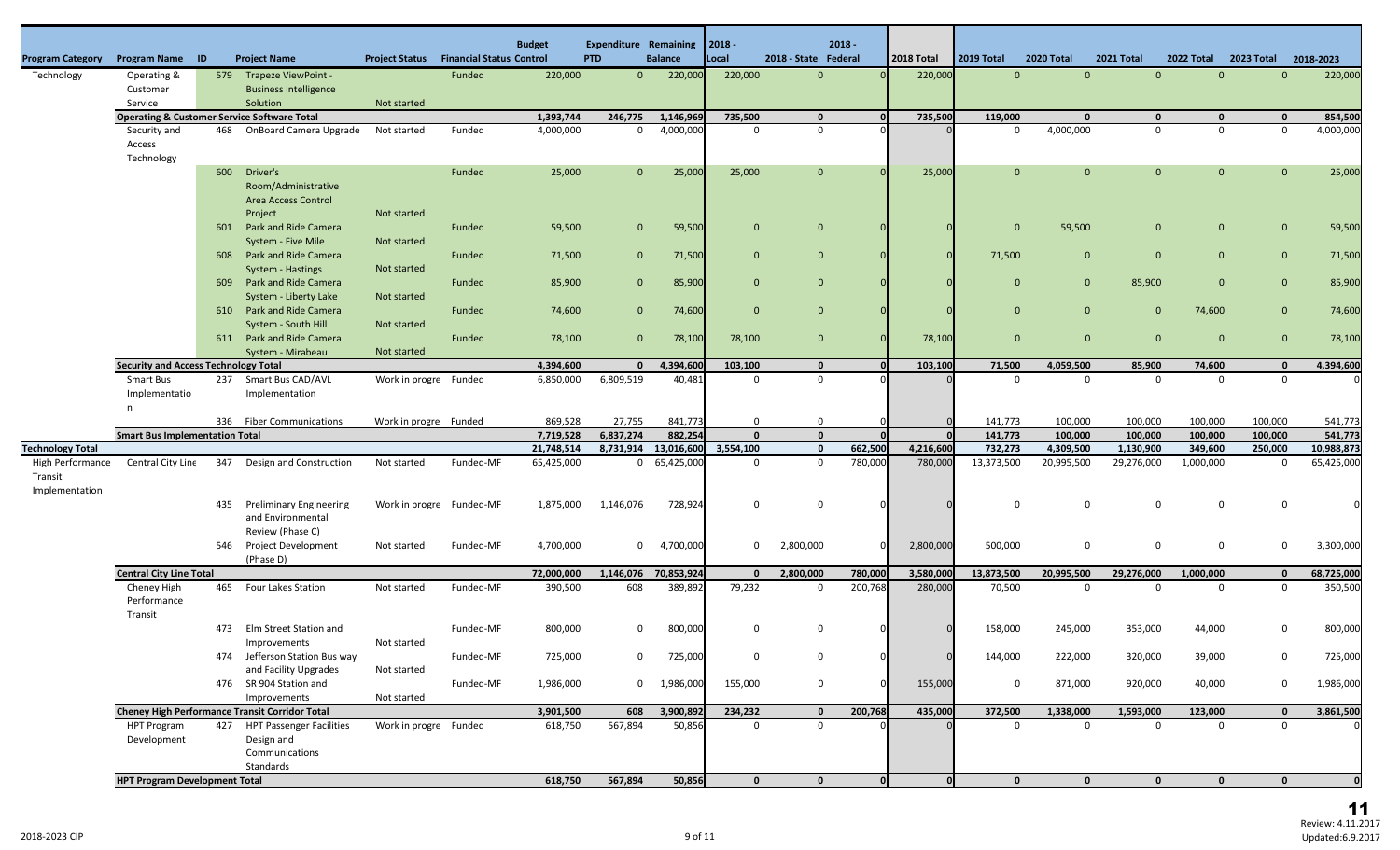|                                                      |                                          |     |                                                                |             |                                                | <b>Budget</b>        | <b>Expenditure Remaining</b> |                      | $ 2018 -$                      |                      | $2018 -$  |                     |                      |            |                                      |                  |                      |                      |
|------------------------------------------------------|------------------------------------------|-----|----------------------------------------------------------------|-------------|------------------------------------------------|----------------------|------------------------------|----------------------|--------------------------------|----------------------|-----------|---------------------|----------------------|------------|--------------------------------------|------------------|----------------------|----------------------|
| Program Category Program Name ID                     |                                          |     | <b>Project Name</b>                                            |             | <b>Project Status Financial Status Control</b> |                      | <b>PTD</b>                   | <b>Balance</b>       | Local                          | 2018 - State Federal |           | <b>2018 Total</b>   | <b>2019 Total</b>    | 2020 Total | 2021 Total                           | 2022 Total       | 2023 Total 2018-2023 |                      |
| High Performance<br>Transit                          | Incremental<br><b>HPT</b>                | 467 | 29th/Regal Intersection<br>Improvements - Design               | Not started | Funded-MF                                      | 551,120              | 5,120                        | 546,000              | 45,000                         | $\mathbf 0$          |           | 45,000              | 501,000              |            | $\mathbf 0$<br>$\mathbf 0$           | $\mathbf 0$      | $\mathbf 0$          | 546,000              |
| Implementation                                       | Investments                              |     | and Construction                                               |             |                                                |                      |                              |                      |                                |                      |           |                     |                      |            |                                      |                  |                      |                      |
|                                                      |                                          |     | 470 Plaza HPT Platforms                                        | Not started | Funded-MF                                      | 1,545,000            |                              | 0 1,545,000          | 299,000                        | $\mathbf 0$          |           | 299,000             | 0                    |            | 1,158,750<br>$\mathbf 0$             | 77,250           | $\mathbf 0$          | 1,535,000            |
|                                                      |                                          | 472 | Division Passenger and                                         | Design      |                                                | 2,000,000            |                              | $0\qquad 2,000,000$  | 401,500                        | 220,000              | 778,500   | 1,400,000           | $\mathbf 0$          |            | $\mathbf 0$<br>$\mathbf 0$           | $\mathbf 0$      | $\mathbf 0$          | 1,400,000            |
|                                                      |                                          |     | <b>Operational Treatments</b>                                  |             |                                                |                      |                              |                      |                                |                      |           |                     |                      |            |                                      |                  |                      |                      |
|                                                      |                                          |     |                                                                |             |                                                |                      |                              |                      |                                |                      |           |                     |                      |            |                                      |                  |                      |                      |
|                                                      |                                          |     |                                                                |             |                                                |                      |                              |                      |                                |                      |           |                     |                      |            |                                      |                  |                      |                      |
|                                                      |                                          |     |                                                                |             |                                                |                      |                              |                      |                                |                      |           |                     |                      |            |                                      |                  |                      |                      |
|                                                      |                                          |     |                                                                |             |                                                |                      |                              |                      |                                |                      |           |                     |                      |            |                                      |                  |                      |                      |
|                                                      |                                          |     |                                                                |             |                                                |                      |                              |                      |                                |                      |           |                     |                      |            |                                      |                  |                      |                      |
|                                                      |                                          |     |                                                                |             |                                                |                      |                              |                      |                                |                      |           |                     |                      |            |                                      |                  |                      |                      |
|                                                      |                                          |     |                                                                |             |                                                |                      |                              |                      |                                |                      |           |                     |                      |            |                                      |                  |                      |                      |
|                                                      |                                          |     |                                                                |             |                                                |                      |                              |                      |                                |                      |           |                     |                      |            |                                      |                  |                      |                      |
|                                                      |                                          |     |                                                                |             |                                                |                      |                              |                      |                                |                      |           |                     |                      |            |                                      |                  |                      |                      |
|                                                      |                                          |     |                                                                |             |                                                |                      |                              |                      |                                |                      |           |                     |                      |            |                                      |                  |                      |                      |
|                                                      |                                          |     |                                                                |             |                                                |                      |                              |                      |                                |                      |           |                     |                      |            |                                      |                  |                      |                      |
|                                                      |                                          |     |                                                                |             |                                                |                      |                              |                      |                                |                      |           |                     |                      |            |                                      |                  |                      |                      |
|                                                      |                                          |     |                                                                |             |                                                |                      |                              |                      |                                |                      |           |                     |                      |            |                                      |                  |                      |                      |
|                                                      |                                          |     |                                                                |             |                                                |                      |                              |                      |                                |                      |           |                     |                      |            |                                      |                  |                      |                      |
|                                                      |                                          |     |                                                                |             |                                                |                      |                              |                      |                                |                      |           |                     |                      |            |                                      |                  |                      |                      |
|                                                      |                                          |     |                                                                |             |                                                |                      |                              |                      |                                |                      |           |                     |                      |            |                                      |                  |                      |                      |
|                                                      |                                          |     |                                                                |             |                                                |                      |                              |                      |                                |                      |           |                     |                      |            |                                      |                  |                      |                      |
|                                                      |                                          |     |                                                                |             |                                                |                      |                              |                      |                                |                      |           |                     |                      |            |                                      |                  |                      |                      |
|                                                      |                                          |     |                                                                |             |                                                |                      |                              |                      |                                |                      |           |                     |                      |            |                                      |                  |                      |                      |
|                                                      |                                          |     |                                                                |             |                                                |                      |                              |                      |                                |                      |           |                     |                      |            |                                      |                  |                      |                      |
|                                                      |                                          |     |                                                                |             | Funded-MF                                      |                      |                              |                      |                                |                      |           |                     |                      |            |                                      |                  |                      |                      |
|                                                      |                                          | 478 | Division HPT Design Study<br>479 Monroe-Regal Shelter and      | Not started | Funded<br>Funded-MF                            | 500,000<br>4,270,250 | 0<br>348                     | 500,000<br>4,269,902 | 10,000<br>850,000              | 0<br>1,350,000       | 50,000    | 60,000<br>2,200,000 | 440,000<br>1,849,902 |            | 0<br>0<br>$\mathbf 0$<br>$\mathbf 0$ | 0<br>$\mathbf 0$ | 0<br>$\mathbf 0$     | 500,000<br>4,049,902 |
|                                                      |                                          |     | <b>Stop Enhancements</b>                                       |             |                                                |                      |                              |                      |                                |                      |           |                     |                      |            |                                      |                  |                      |                      |
|                                                      |                                          |     |                                                                | Not started |                                                |                      |                              |                      |                                |                      |           |                     |                      |            |                                      |                  |                      |                      |
|                                                      |                                          | 540 | Sprague HPT Lite                                               |             | Funded-MF                                      | 6,556,000            |                              | 0 6,556,000          | $\Omega$                       | 0                    |           |                     | $\Omega$             | 500,000    | 850,000                              | 2,406,000        | 2,600,000            | 6,356,000            |
|                                                      |                                          |     | Improvements                                                   | Not started |                                                |                      |                              |                      |                                |                      |           |                     |                      |            |                                      |                  |                      |                      |
|                                                      |                                          |     | 543 North Monroe Bus Stop                                      |             | Funded-MF                                      | 620,187              | $\mathbf{0}$                 | 620,187              | 54,000                         | 62,594               | 379,555   | 496,149             | 124,038              |            | $\mathbf 0$<br>$\mathbf 0$           | $\mathbf 0$      | $\mathbf 0$          | 620,187              |
|                                                      |                                          |     | Infrastructure                                                 | Not started |                                                |                      |                              |                      |                                |                      |           |                     |                      |            |                                      |                  |                      |                      |
|                                                      |                                          |     | 545 Preliminary Engineering I-                                 |             | Funded-MF                                      | 812,500              | $\mathbf{0}$                 | 812,500              | 0                              | 0                    |           |                     | 0                    | 362,500    | 450,000                              | $\mathbf 0$      | $\mathbf 0$          | 812,500              |
|                                                      | <b>Incremental HPT Investments Total</b> |     | 90 HPT Corridor Facilities                                     | Not started |                                                | 16,855,057           | 5,468                        | 16,849,589           | 1,659,500                      | 1,632,594            | 1,208,055 | 4,500,149           | 2,914,940            | 862,500    | 2,458,750                            | 2,483,250        | 2,600,000            | 15,819,589           |
|                                                      | <b>West Plains</b>                       |     | 438 Design and Engineering                                     |             | Work in progre Funded-MF                       | 2,662,393            | 2,089,664                    | 572,729              | $\mathbf 0$                    | $\mathbf 0$          |           |                     | $\mathbf{0}$         |            | $\mathbf 0$<br>$\mathbf 0$           | $\mathbf 0$      | $\mathbf 0$          | 0                    |
|                                                      | <b>Transit Center</b>                    |     |                                                                |             |                                                |                      |                              |                      |                                |                      |           |                     |                      |            |                                      |                  |                      |                      |
|                                                      |                                          |     |                                                                |             |                                                |                      |                              |                      |                                |                      |           |                     |                      |            |                                      |                  |                      |                      |
|                                                      |                                          |     |                                                                |             |                                                |                      |                              |                      |                                |                      |           |                     |                      |            |                                      |                  |                      |                      |
|                                                      |                                          |     |                                                                |             |                                                |                      |                              |                      |                                |                      |           |                     |                      |            |                                      |                  |                      |                      |
|                                                      |                                          |     |                                                                |             |                                                |                      |                              |                      |                                |                      |           |                     |                      |            |                                      |                  |                      |                      |
|                                                      |                                          |     |                                                                |             |                                                |                      |                              |                      |                                |                      |           |                     |                      |            |                                      |                  |                      |                      |
|                                                      |                                          |     | 503 West Plains Transit Center Not started<br>- Final Design & |             | Funded-MF                                      | 7,708,000            |                              | 0 7,708,000          | $\mathbf 0$                    | 3,207,500            | 473,000   | 3,680,500           | 560,500              | 250,000    | $\mathbf 0$                          | $\mathbf 0$      | $\mathbf 0$          | 4,491,000            |
|                                                      |                                          |     | Construction                                                   |             |                                                |                      |                              |                      |                                |                      |           |                     |                      |            |                                      |                  |                      |                      |
|                                                      | <b>West Plains Transit Center Total</b>  |     |                                                                |             |                                                | 10,370,393           | 2,089,664                    | 8,280,729            | $\mathbf{0}$                   | 3,207,500            | 473,000   | 3,680,500           | 560,500              | 250,000    | $\mathbf{0}$                         | $\mathbf{0}$     | $\mathbf{0}$         | 4,491,000            |
| <b>High Performance Transit Implementation Total</b> |                                          |     |                                                                |             |                                                | 103,745,700          |                              |                      | 3,809,710 99,935,990 1,893,732 | 7,640,094            | 2,661,823 | 12,195,649          | 17,721,440           | 23,446,000 | 33,327,750                           |                  | 3,606,250 2,600,000  | 92,897,089           |